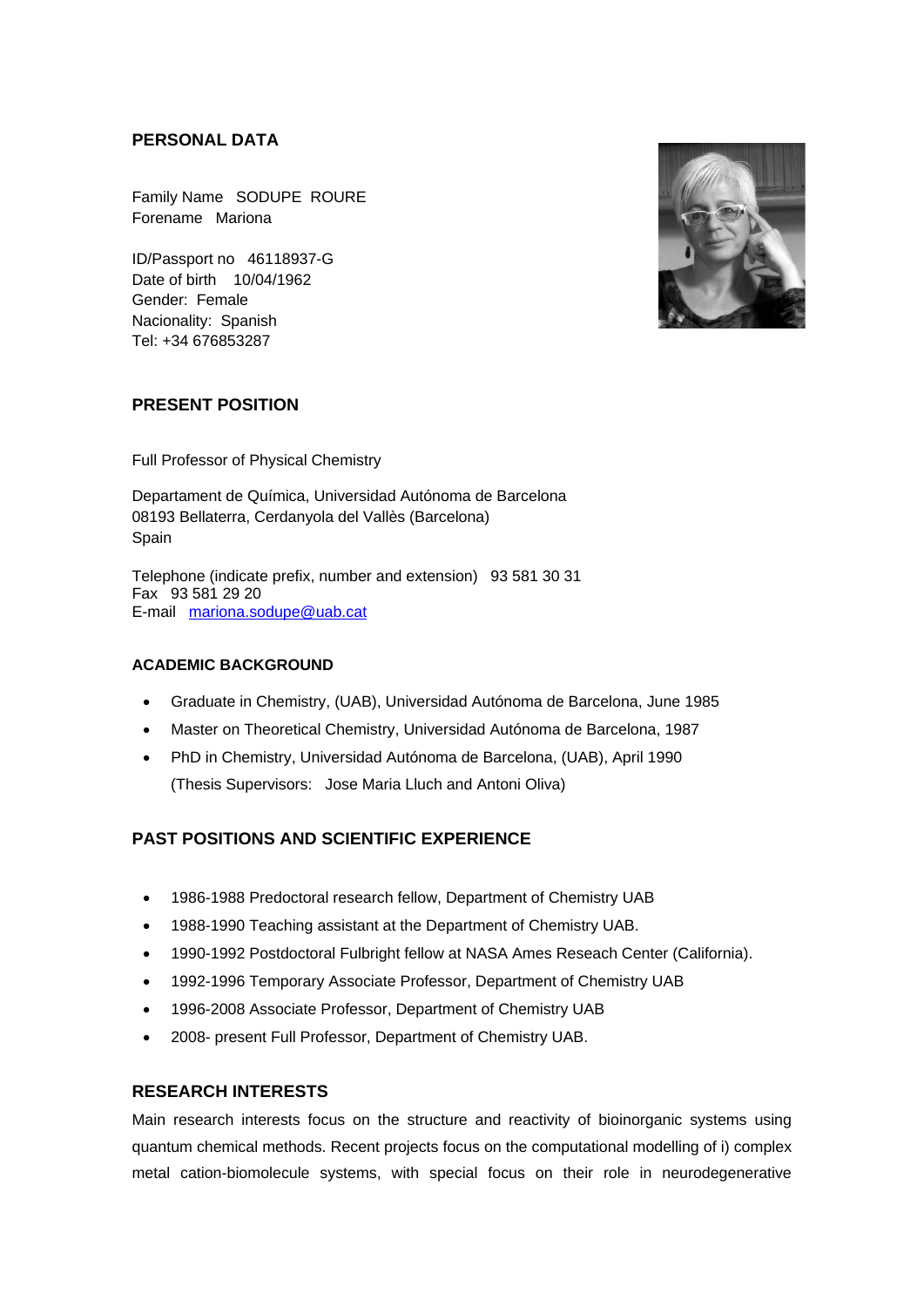diseases, and iii) the adsorption and reactivity of biomolecules on silica based surfaces, in the context of prebiotic chemistry.

## **AWARDS**

- Special Bachelor's Award "Premio extraordinario de licenciatura", 1985
- Special PhD Award "Premio extraordinario de doctorado", 1990
- Distinction of the Generalitat of Catalunya for the promotion of the research at the University. Category: Young Investigator, June 2001
- ICREA Acacademia 2011

## **PROFESIONAL ACTIVITIES**

#### **Scientific Committees**

- Spanish National Plan for Research and Development: Member of the management team of the Chemistry area. (2008-2012)
- Member of the Commission for the accreditation of the Collaborating and Tenure-Track Lecturer in the Catalan University Quality Assurance Agency (AQU) (2008-Present)
- Barcelona Supercomputing Center (BSC): Coordinator of the project selection committee on Chemistry and Material Science Areas (2007-2012)
- Reviewer of research projects for Junta de Andalucía, Agencia Andaluza de Evaluación (AGAE), Xunta de Galicia and Gobierno de Aragón (2005-2009)

## **Editorial Board membership**

 Guest Editor of the Special Issue "Theoretical Chemistry in Spain" of the Journal Theoretical Chemistry Accounts 2010.

## **Administration**

- Director of the Chemical Physics area, University Autónoma Barcelona, 2000-2002
- Coordinator of the Spanish interuniversity master Theoretical and Computational Chemistry, 2003-2005
- Member of the management team of the Chemistry Department, Research area, 2004- 2007
- Coordinator for the implementation of the new curricula of chemistry at the Universidad Autónoma de Barcelona, 2009-2010
- Member of the steering committee of the Reference Network of Theoretical and Computational Chemistry, (2006- 2012)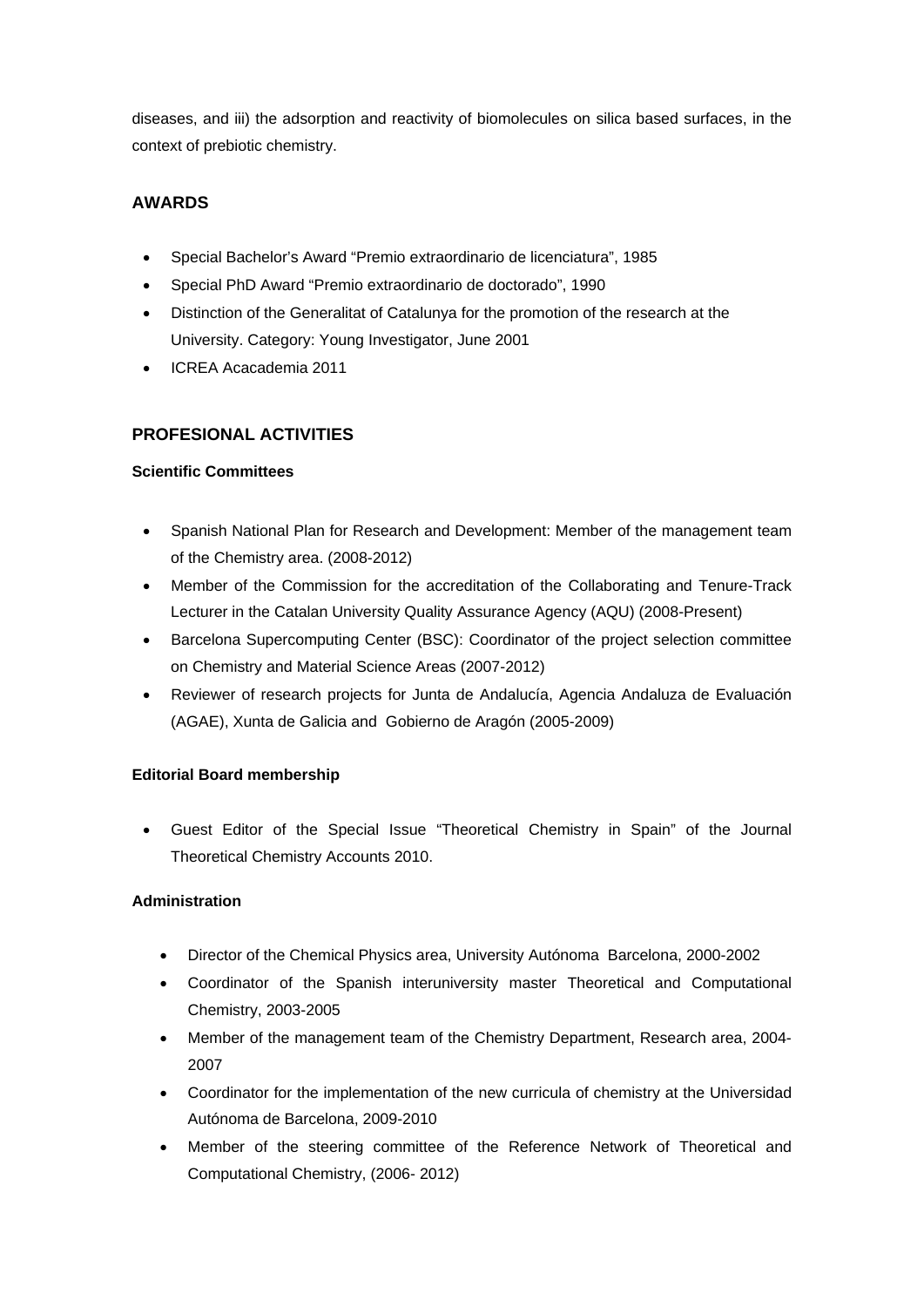#### **Stays in foreign centres (more than one month)**

Postdoctoral stay: NASA Ames Research Center, Moffet Field (California) 2 years (1990-92)

### **PARTICIPATION IN RESEARCH PROJECTS**

- 1. PROJECT TITLE: "Reacciones de las especies radicalarias cargadas en clusters con enlaces de hidrógeno y en procesos de transferencia electrónica disociativa" FUNDING AGENCY: DGICYT PB89-0318 LENGTH FROM: 1990 TO: 1993 PRINCIPAL INVESTIGATOR: Juan Bertrán
- 2. PROJECT TITLE: Grupo de Química Teórica FUNDING AGENCY: CIRIT, Grups de recerca de qualitat GRQ 93-2079 LENGTH FROM: 1993 TO: 1995 PRINCIPAL INVESTIGATOR: Antonio Oliva
- 3. PROJECT TITLE: "Estructura y reactividad de complejos de metales de transición. Interacción metal-ligando y activación molecular" FUNDING AGENCY: DGICYT PB92-0621 BUDGET: 14.000.000 LENGTH FROM: 1993 TO: 1996 PRINCIPAL INVESTIGATOR: Antonio Oliva
- 4. PROJECT TITLE: Grupo de Química Teórica FUNDING AGENCY: DGR 1995 SGR-00401 LENGTH FROM: 1996 TO: 1997 PRINCIPAL INVESTIGATOR: Antonio Oliva
- 5. PROJECT TITLE: "Estructura y reactividad de complejos metálicos. Aplicaciones en síntesis orgánica y en química ambiental" FUNDING AGENCY: DGESIC PB95-0640 BUDGET: 7.000.000 pts LENGTH FROM: 1996 TO:1999 PRINCIPAL INVESTIGATOR: Antonio Oliva
- 6. PROJECT TITLE: Grupo de Química Teórica FUNDING AGENCY: DGR, 1997 SGR-0004 LENGTH FROM: 1997 TO: 1999 BUDGET: 1.350.000 pts PRINCIPAL INVESTIGATOR: Antonio Oliva
- 7. PROJECT TITLE: "Estructura y reactividad de complejos metálicos. Aplicaciones en Química ambiental y en sistemas de interés bioquímico" FUNDING AGENCY: DGESIC PB98-0912 LENGTH FROM: 1999 TO: 2002 BUDGET: 10.500.000 pts PRINCIPAL INVESTIGATOR: Antonio Oliva
- 8. PROJECT TITLE: Grupo de estructura y reactividad Química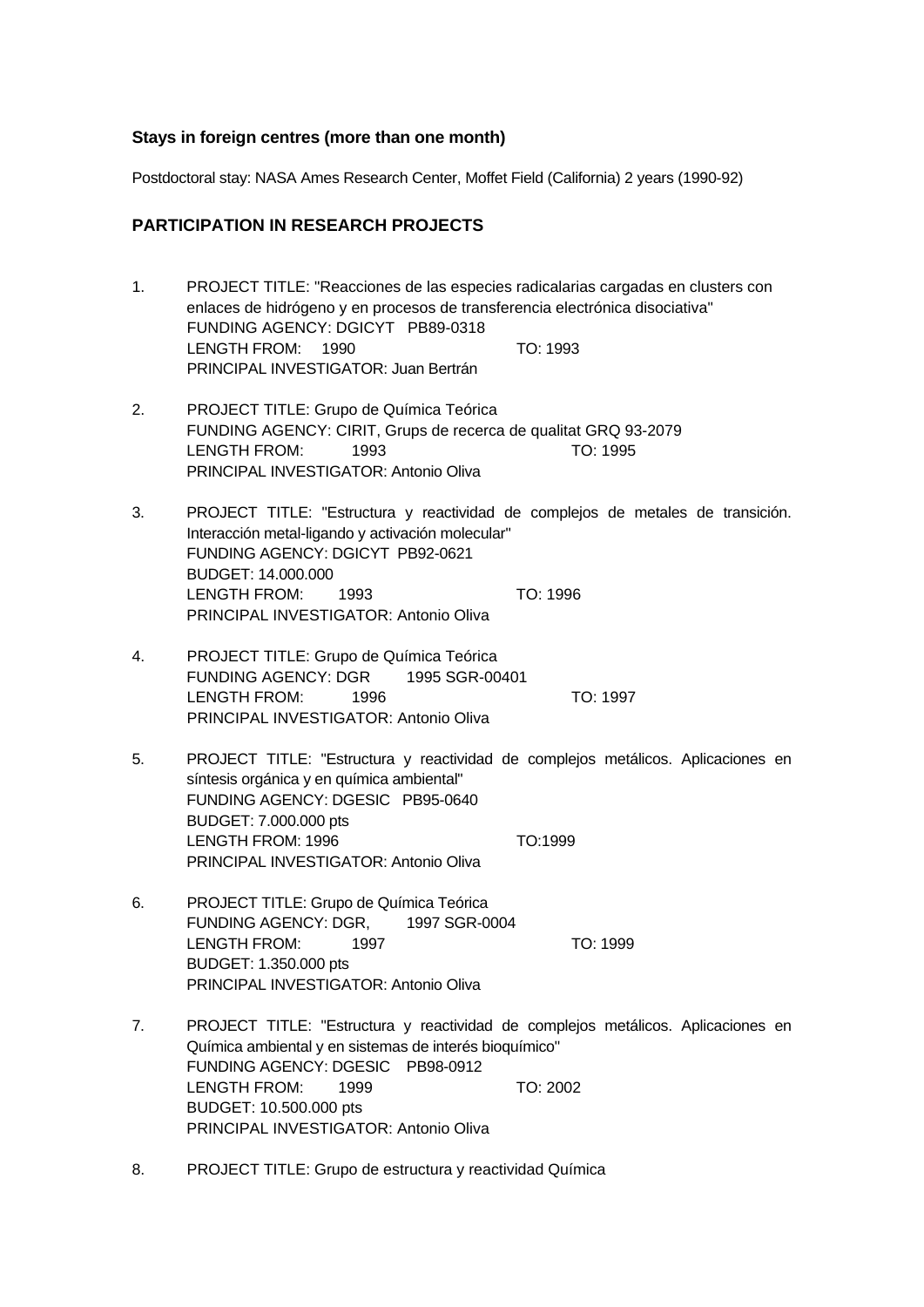FUNDING AGENCY: DGR, 1999 SGR-00092 LENGTH FROM: 1999 TO: 2001 BUDGET: 3.100.000 pts PRINCIPAL INVESTIGATOR: Antonio Oliva

- 9. PROJECT TITLE: Grupo de estructura y reactividad Química FUNDING AGENCY: DGR, 2001 SGR-00182 LENGTH FROM: 2001 TO: 2004 BUDGET: 7.000.000 pts PRINCIPAL INVESTIGATOR: Juan Bertran
- 10. PROJECT TITLE: Cationización e ionización de aminoácidos y péptidos FUNDING AGENCY: DURSI Programa de Distinción de la Generalitat de Catalunya para la promoción de la investigación universitaria LENGTH FROM: 2001 TO: 2005 BUDGET: 20.000.000 pts PRINCIPAL INVESTIGATOR: M. Sodupe
- 11. PROJECT TITLE: Ionización y activación por cationes metálicos de sistemas de interés bioquímico. Estudios teóricos y de espectrometría de masas FUNDING AGENCY: MCyT (Proyecto coordinado BQU2002-04112-C02-01) LENGTH FROM: 2003 TO: 2005 BUDGET: 114825 € PRINCIPAL INVESTIGATOR: M. Sodupe
- 12. PROJECT TITLE: Activación de biomoléculas. Estudios computacionales y de espectrometria de masas FUNDING AGENCY: MEC (CTQ2005-08797-C02-02/) LENGTH FROM: 2006 TO: 2008 BUDGET: 85680 € PRINCIPAL INVESTIGATOR: M. Sodupe
- 13. PROJECT TITLE: Grup d'Estudis teòrics d'activació de biomolècules FUNDING AGENCY: DURSI 2005-SGR-00244 LENGTH FROM: 2005 TO: 2008 BUDGET: 41200 € PRINCIPAL INVESTIGATOR: M. Sodupe
- 14. PROJECT TITLE: Researcher's Night FUNDING AGENCY: FP7-PEOPLE-NIGHT (No 228736). (Funding for Dissemination of Science) LENGTH FROM: 2008 TO: 2008 BUDGET: 12189 € PRINCIPAL INVESTIGATOR: M. Sodupe
- 15. PROJECT TITLE: Activación de biomoléculas por cationes metálicos y superficies siliceas FUNDING AGENCY: MICINN CTQ2008-06381/BQU LENGTH FROM: 2009 TO: 2011 BUDGET: 149314 € PRINCIPAL INVESTIGATOR: M. Sodupe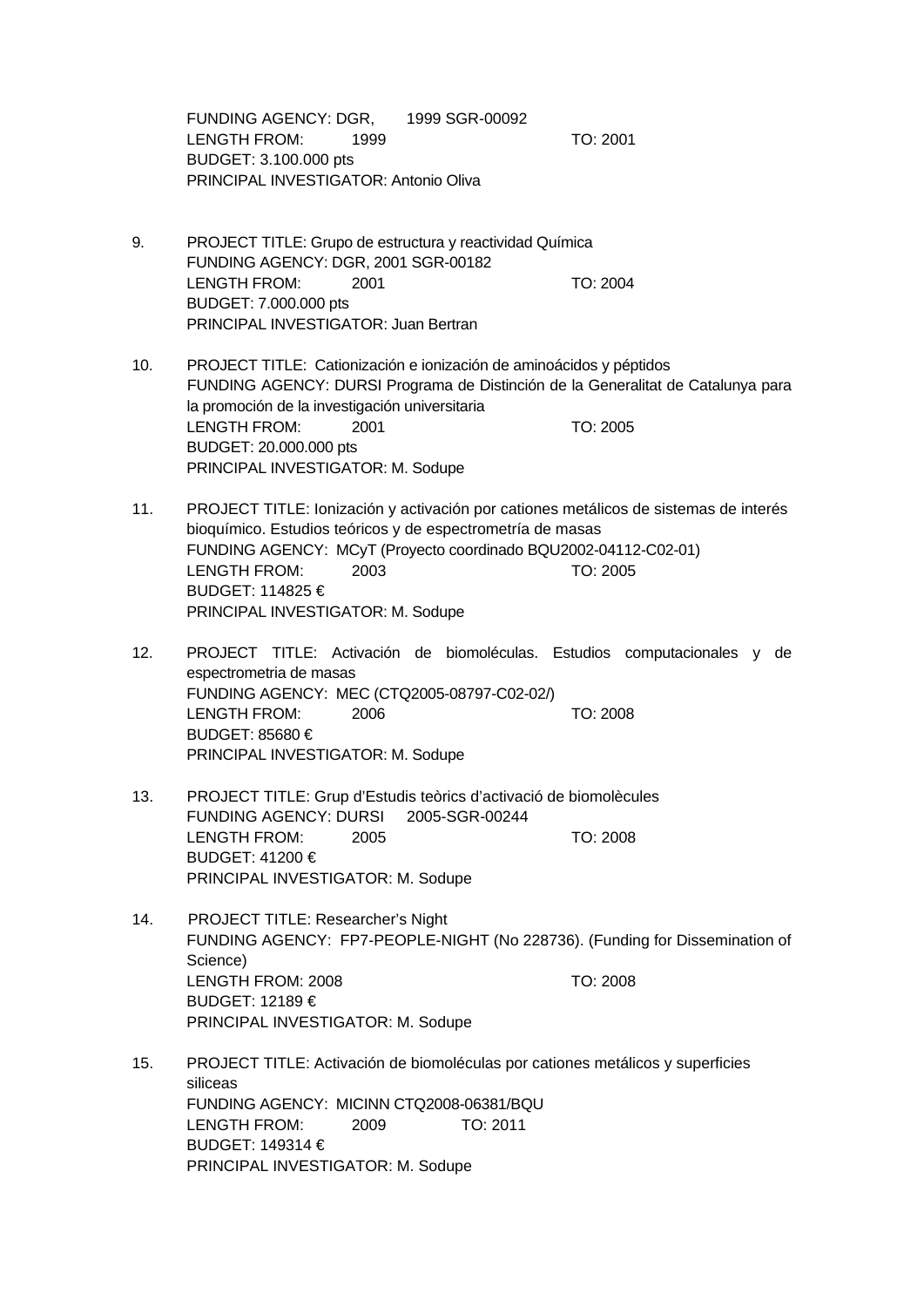- 16. PROJECT TITLE: Grup d'Estudis teòrics d'activació de biomolècules FUNDING AGENCY: DURSI 2008-SGR-00638 LENGTH FROM: 2009 TO: 2013 BUDGET: 42640 € PRINCIPAL INVESTIGATOR: M. Sodupe
- 17. PROJECT TITLE: Activación de biomoléculas por cationes metálicos y superficies siliceas FUNDING AGENCY: MICINN CTQ2008-06381/BQU LENGTH FROM: 2009 TO: 2011 BUDGET: 149314 € PRINCIPAL INVESTIGATOR: M. Sodupe
- 18. PROJECT TITLE: Silica surface properties and their influence in adsorption processes from computational simulations FUYNDING AGENCY: Mobility call for visitor professors, MEC. SAB2011-0033 LENGTH FROM: April 2012 TO: august 2012 DUDGET: 9500 € HOST GROUP INVESTIGATOR: Mariona Sodupe VISITANT PROFESSOR: Piero Ugliengo
- 19. PROJECT TITLE: Estudios computacionales de estructura y reactividad química. Aplicación a sistemas de interés biológico. FUNDING AGENCY: MICINN CTQ2011-24847/BQU LENGTH FROM: 2012 TO: 2015 BUDGET: 116000 € PRINCIPAL INVESTIGATOR: Mariona Sodupe
- 20. PROJECT TITLE: ICREA Academia, 2011 BUDGET: ICREA, Institució Catalana de Recerca i Estudis Avançats FROM:2011 TO: 2015 BUDGET: 125000 PRINCIPAL INVESTIGATOR: Mariona Sodupe

## **PUBLICATIONS**

ResearcherID: E-9352-2013

152 publications, 6 book chapters

ISI indicators: 3900 citations, h-index = 35, Average citation per item =  $26$ 

#### **Articles**

- [1] M. Sodupe, A. Prenafeta, J. M. Lluch, A. Oliva, J. Bertran, A theoretical study of the reaction of iron ion (Fe<sup>+</sup>) (<sup>6</sup>D) with hydrogen molecule, THEOCHEM **1988**, 43, 409-414.
- [2] E. Wunsch, M. Sodupe, J. M. Lluch, A. Oliva, J. Bertran, Theoretical study of the addition of bromine atoms to monosubstituted and disubstituted derivatives of ethylene, *THEOCHEM* **1988**, *47*, 225-232.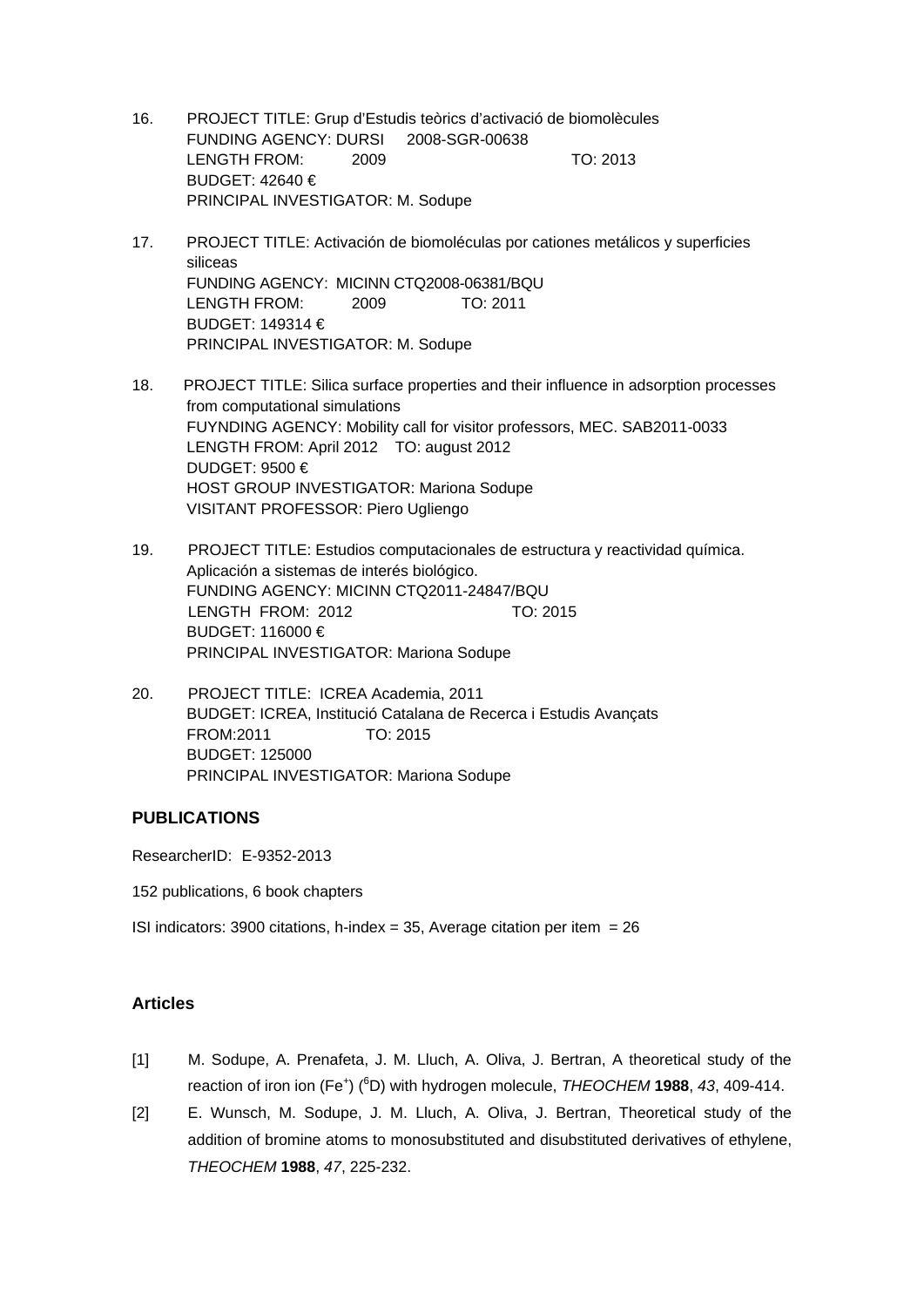- [3] M. Sodupe, J. M. Lluch, A. Oliva, J. Bertran, Theoretical study of the conformational preferences in the Cl4W:CH2 complex, *Organometallics* **1989**, *8*, 1837-1841.
- [4] M. Sodupe, J. M. Lluch, A. Oliva, F. Illas, J. Rubio, Ground and low-lying states of FeH<sup>+</sup> as derived from ab initio self-consistent field and configuration interaction calculations, *J. Chem. Phys.* **1989**, *90*, 6436-6442.
- [5] M. Sodupe, A. Oliva, J. Bertran, J. J. Dannenberg, An AM1 and MNDO theoretical study of the Diels-Alder reaction between B-angelica lactone and cyclopentadiene, *J. Org. Chem.* **1989**, *54*, 2488-2490.
- [6] M. Sodupe, J. M. Lluch, A. Oliva, F. Illas, J. Rubio, Ab initio study of the ground and low-lying states of iron hydride (FeH), *J. Chem. Phys.* **1990**, *92*, 2478-2480.
- [7] M. Sodupe, E. Wunsch, J. M. Lluch, A. Oliva, J. Bertran, MNDO study of the radical addition of hydrogen halides to ethylene and propene, *THEOCHEM* **1990**, *64*, 213-221.
- [8] V. Branchadell, M. Sodupe, R. M. Ortuno, A. Oliva, D. Gomez-Pardo, A. Guingant, J. D'Angelo, Diels-Alder cycloadditions of electron-rich, electron-deficient, and push-pull dienes with cyclic dienophiles: high-pressure-induced reactions and theoretical calculations, *J. Org. Chem.* **1991**, *56*, 4135-4141.
- [9] Y. Huang, Y. D. Hill, M. Sodupe, C. W. Bauschlicher, Jr., B. S. Freiser, Chemistry of the scandium-benzyne ion in the gas phase, *Inorg. Chem.* **1991**, *30*, 3822-3829.
- [10] S. R. Langhoff, C. W. Bauschlicher, Jr., H. Partridge, M. Sodupe, Theoretical study of one and two ammonia molecules bound to the first-row transition metal ions, *J. Phys. Chem.* **1991**, *95*, 10677-10681.
- [11] M. Sodupe, C. W. Bauschlicher, Jr., Theoretical study of the bonding of the first- and second-row transition-metal positive ions to acetylene, *J. Phys. Chem.* **1991**, *95*, 8640- 8645.
- [12] M. Sodupe, C. W. Bauschlicher, Jr., Al(1+)-ligand binding energies, *Chem. Phys. Lett.*  **1991**, *181*, 321-326.
- [13] M. Sodupe, C. W. Bauschlicher, Jr., H. Partridge, The metal-ligand binding energies for (Sr(H2O)n+), *J. Chem. Phys.* **1991**, *95*, 9422-9423.
- [14] M. Sodupe, J. M. Lluch, A. Oliva, J. Bertran, Ab initio study of the reaction between methylene tungsten chloride (Cl4W=CH2) and ethylene, *THEOCHEM* **1991**, *83*, 37-47.
- [15] M. Sodupe, J. M. Lluch, A. Oliva, J. Bertran, Ab initio study of the reaction between methylenemolybdenum tetrachloride (Cl<sub>4</sub>Mo=CH<sub>2</sub>) and ethylene, *New J. Chem.* **1991**, *15*, 321-325.
- [16] M. Sodupe, J. M. Lluch, A. Oliva, F. Illas, J. Rubio, An ab initio study of the collinear reaction of Fe<sup>+</sup>(<sup>4</sup>F) and Fe<sup>+</sup>(<sup>6</sup>D) with molecular hydrogen, *J. Chem. Phys.* **1991**, *94*, 4352-4355.
- [17] C. W. Bauschlicher, Jr., H. Partridge, M. Sodupe, S. R. Langhoff, Theoretical study of the alkaline-earth metal superoxides BeO<sub>2</sub> through SrO<sub>2</sub>, *J. Phys. Chem.* **1992**, 96, 9259-9264.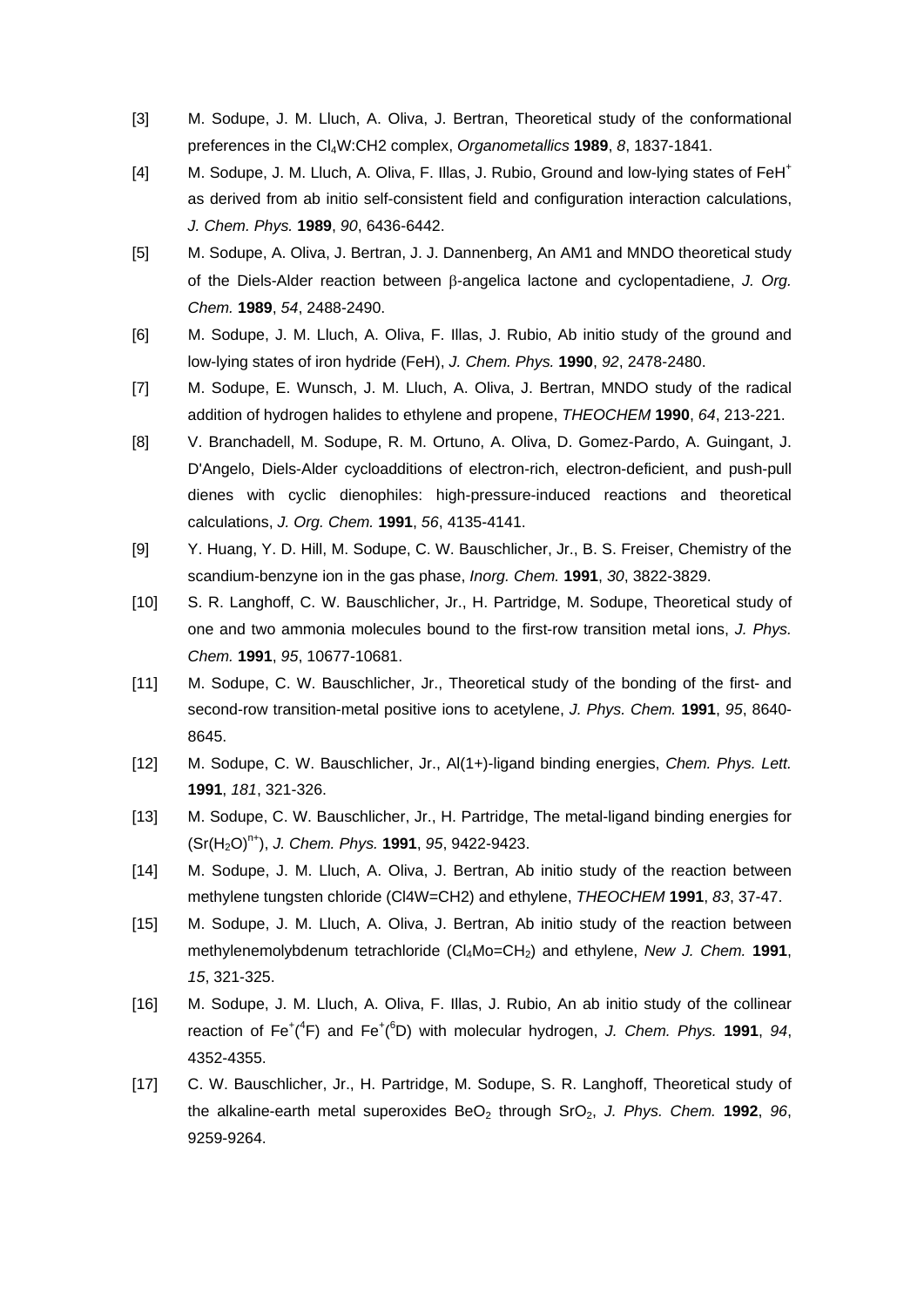- [18] C. W. Bauschlicher, Jr., M. Sodupe, H. Partridge, A theoretical study of the positive and dipositive ions  $M(NH_3)$ <sub>n</sub> and  $M(H_2O)$ <sub>n</sub> for M =Mg, Ca or Sr, *J. Chem. Phys.* **1992**, *96*, 4453-4463.
- [19] C. W. Bauschlicher, Jr., M. Sodupe, H. Partridge, S. R. Langhoff, Theoretical study of the 2 A2- 2 B2 separation of the alkali superoxides, *Chem. Phys. Lett.* **1992**,*197*, 213-216.
- [20] Y. Huang, Y. D. Hill, M. Sodupe, C. W. Bauschlicher, Jr., B. S. Freiser, Gas-phase chemistry of  $Sc(CH_3)^{2+}$  with alkenes: activation of allylic carbon-hydrogen (C-H) bonds by a d<sup>0</sup> system and the migratory insertion of C=C bonds Sc<sup>+</sup>-CH<sub>3</sub> bonds, J. Am. Chem. *Soc.* **1992**, *114*, 9106-9111.
- [21] H. Partridge, C. W. Bauschlicher, Jr., M. Sodupe, S. R. Langhoff, Theoretical determination of the alkali metal superoxide bond energies, *Chem. Phys. Lett.* **1992**, *195*, 200-206.
- [22] H. Partridge, C. W. Bauschlicher, Jr., M. Sodupe, S. R. Langhoff, Comment on: an ab initio study of the ionization of sodium superoxide, *J. Chem. Phys.* **1992**, *96*, 7871.
- [23] M. Sodupe, C. W. Bauschlicher, Jr., A theoretical study of the spectroscopy of  $MgH_2O^+$ and MgCH3OH<sup>+</sup> , *Chem. Phys. Lett.* **1992**, *195*, 494-499.
- [24] M. Sodupe, C. W. Bauschlicher, Jr., S. R. Langhoff, H. Partridge, Theoretical study of the bonding of the first-row transition-metal positive ions to ethylene, *J. Phys. Chem.*  **1992**, *96*, 2118-2122. [Erratum to document cited in CA116(13):128993g], *J. Phys. Chem.* **1992**, *96*, 5670.
- [25] M. Sodupe, C. W. Bauschlicher, Jr., T. J. Lee, The calculation of the vibrational frequencies of CuCO<sup>+</sup> , NiCO, and CuCH3, *Chem. Phys. Lett.* **1992**, *189*, 266-272.
- [26] M. Sodupe, C. W. Bauschlicher, Jr., H. Partridge, A theoretical study of  $Mg(CO_2)_n^{\dagger}$  and  $Sr(CO<sub>2</sub>)<sub>n</sub><sup>+</sup>$  for n = 1 and 2 and  $Mg<sub>2</sub>CO<sub>2</sub><sup>+</sup>$ , *Chem. Phys. Lett.* **1992**, *192*, 185-194.
- [27] C. W. Bauschlicher, Jr., S. R. Langhoff, H. Partridge, M. Sodupe, Determination of the structure and bond energies of nickel dioxide and copper dioxide, *J. Phys. Chem.* **1993**, *97*, 856-859.
- [28] C. W. Bauschlicher, Jr., M. Sodupe, A study of the ground and low-lying states of MgCH4 + , *Chem. Phys. Lett.* **1993**, *214*, 489-494.
- [29] M. Sodupe, C. W. Bauschlicher, Jr., A theoretical study of the spectroscopy of  $\text{SrH}_2\text{O}^+$ and SrNH3 + , *Chem. Phys. Lett.* **1993**, *212*, 624-630.
- [30] M. Sodupe, C. W. Bauschlicher, Jr., The bonding in FeC<sub>5</sub>H<sub>5</sub><sup>+</sup>, Chem. Phys. Lett. **1993**, *207*, 19-22.
- [31] M. Sodupe, C. W. Bauschlicher, Jr., The bonding in the low-lying states of  $MgO_2^*$ , *Chem. Phys. Lett.* **1993**, *203*, 215-219.
- [32] M. Sodupe, C. W. Bauschlicher, Jr., A study of the ground and low-lying states of MgC2H2 + and MgC2H4 + , *Chem. Phys.* **1994**, *185*, 163-171.
- [33] M. Sodupe, A. Oliva, J. Bertran, Theoretical Study of the Ionization of the H<sub>2</sub>O-H<sub>2</sub>O, NH3-H2O, and FH-H2O Hydrogen-Bonded Molecules, *J. Am. Chem. Soc.* **1994**, *116*, 8249-8258.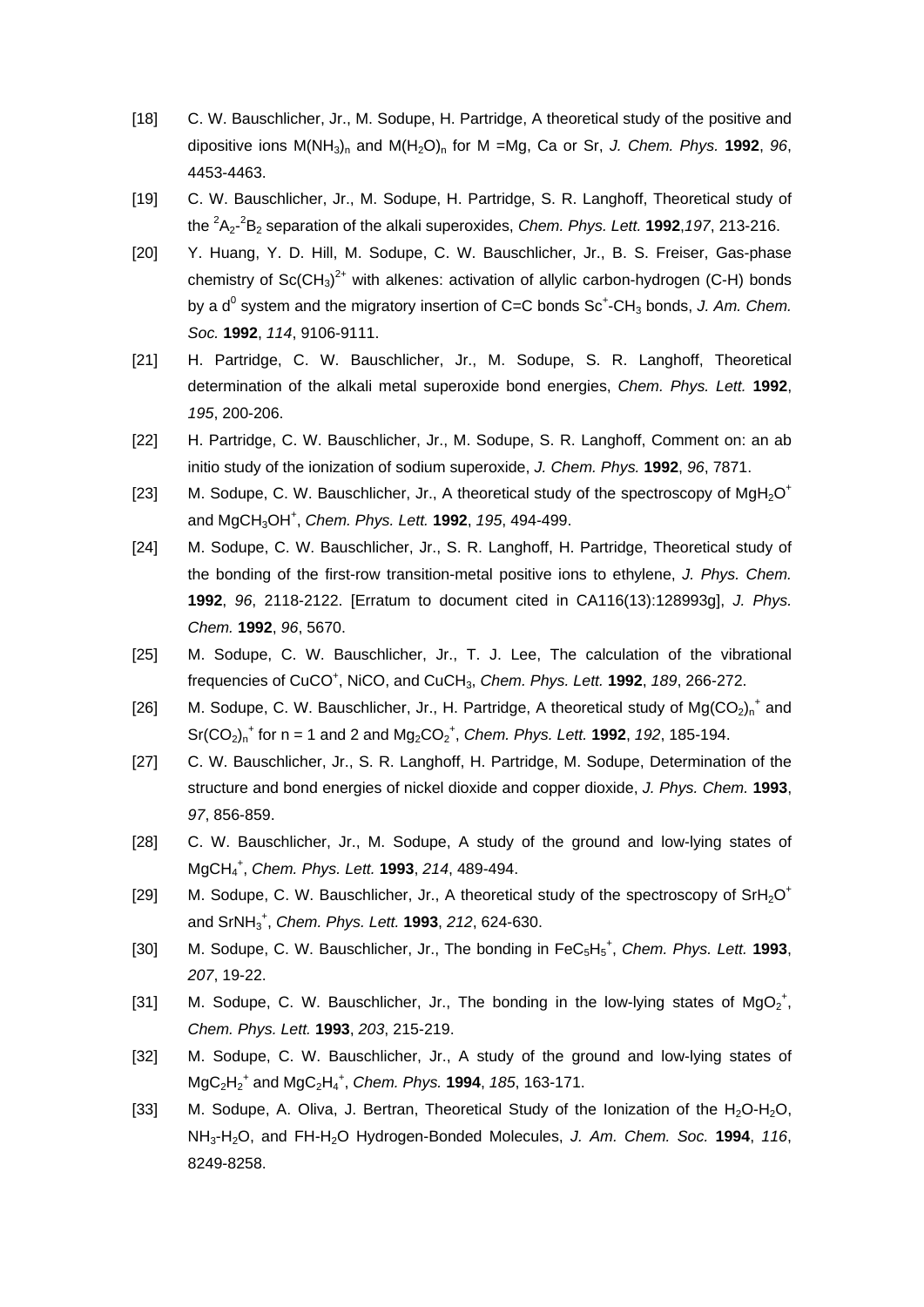- [34] C. W. Bauschlicher, Jr., M. Sodupe, What is the structure of FeC<sub>5</sub>H<sub>6</sub><sup>+</sup>?, Chem. Phys. *Lett.* **1995**, *240*, 526-532.
- [35] L. Rodriguez-Santiago, V. Branchadell, M. Sodupe, Theoretical study of the bonding of NO2 to Cu and Ag, *J. Chem. Phys.***1995**, *103*, 9738-9743.
- [36] M. Sodupe, V. Branchadell, A. Oliva, On the Bonding in Sc-CO<sub>2</sub>, J. Phys. Chem. **1995**, *99*, 8567-8571.
- [37] M. Sodupe, A. Oliva, J. Bertran, Theoretical Study of the Ionization of the  $H_2S-H_2S$ , PH3-H2S, and ClH-H2S Hydrogen Bonded Molecules, *J. Am. Chem. Soc.* **1995**, *117*, 8416-8421.
- [38] L. Rodriguez-Santiago, M. Sodupe, V. Branchadell, Comparison of density functional and coupled cluster methods in the study of metal-ligand systems:  $Sc$ - $CO$ <sub>2</sub> and  $Cu$ - $NO$ <sub>2</sub>. *J. Chem. Phys.* **1996**, *105*, 9966-9971.
- [39] M. Sodupe, V. Branchadell, A. Oliva, Theoretical study of the  $SCO<sub>2</sub> \rightarrow OSCCO$ reaction, *THEOCHEM* **1996**, *371*, 79-84.
- [40] E. J. Baerends, V. Branchadell, M. Sodupe, Atomic reference energies for density functional calculations, *Chem. Phys. Lett.* **1997**, *265*, 481-489.
- [41] M. Sodupe, V. Branchadell, A. Oliva, J. Bertran, Theoretical study of ScCO<sub>2</sub><sup>+</sup>, Int. J. *Quantum. Chem.* **1997**, *63*, 523-528.
- [42] M. Sodupe, V. Branchadell, M. Rosi, C. W. Bauschlicher, Jr., Theoretical Study of M<sup>+</sup>-CO2 and OM+ CO Systems for First Transition Row Metal Atoms, *J. Phys. Chem. A*  **1997**, *101*, 7854-7859.
- [43] M. Sodupe, A. Oliva, J. Bertran, Theoretical Study of the Ionization of Phenol-Water and Phenol-Ammonia Hydrogen-Bonded Complexes, J. *Phys. Chem.A* **1997**, *101*, 9142- 9151.
- [44] M. Sodupe, R. Rios, V. Branchadell, T. Nicholas, A. Oliva, J. J. Dannenberg, A Theoretical Study of the Endo/Exo Selectivity of the Diels-Alder Reaction between Cyclopropene and Butadiene, *J. Am. Chem. Soc.* **1997**, *119*, 4232-4238.
- [45] J. Bertran, A. Oliva, L. Rodriguez-Santiago, M. Sodupe, Single versus Double Proton-Transfer Reactions in Watson-Crick Base Pair Radical Cations. A Theoretical Study, *J. Am. Chem. Soc.* **1998**, *120*, 8159-8167.
- [46] L. Rodriguez-Santiago, M. Sierka, V. Branchadell, M. Sodupe, J. Sauer, Coordination of Cu<sup>+</sup> Ions to Zeolite Frameworks Strongly Enhances Their Ability to Bind NO<sub>2</sub>. An ab Initio Density Functional Study, *J. Am. Chem. Soc.* **1998**, *120*, 1545-1551.
- [47] L. Rodriguez-Santiago, M. Sodupe, V. Branchadell, Coordination of  $NO<sub>2</sub>$  to Alkaline-Earth Metals. A Theoretical Study, *J. Phys. Chem. A* **1998**, *102*, 630-635.
- [48] L. Rodriguez-Santiago, X. Solans-Monfort, M. Sodupe, V. Branchadell, Coordination of NO2 to Cu and Mg in M(NO2)2 Complexes. A Theoretical Study, *Inorg. Chem.* **1998**, *37*, 4512-4517.
- [49] J. Bertran, A. Oliva, L. Rodriguez-Santiago, M. Sodupe, Potential energy profiles of proton transfer processes in cationic clusters, *Atualidades de Fisico-Quimica Organica,*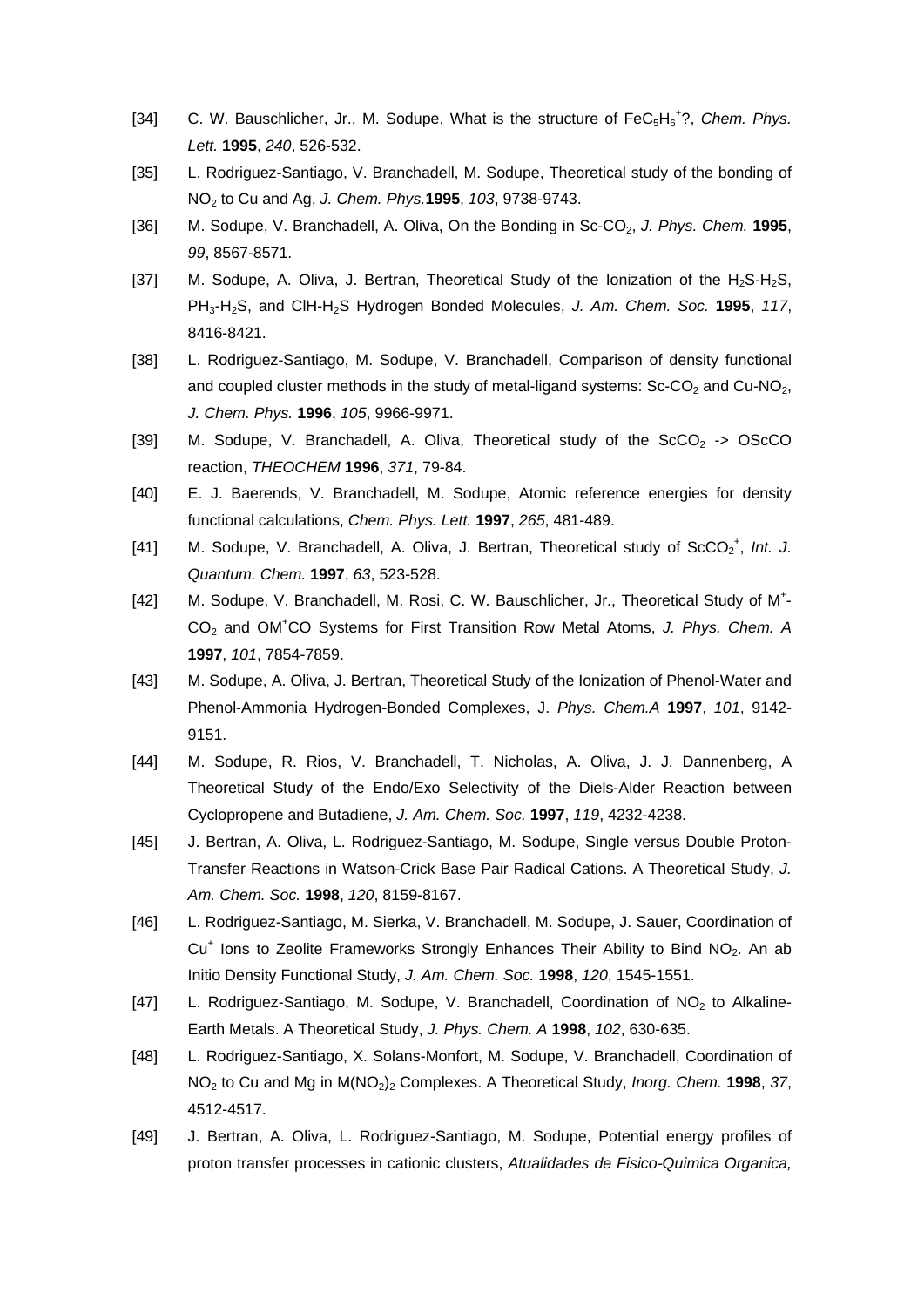*[based on the Latin American Conference on Physical Organic Chemistry], 4th, Florianopolis, Brazil, Aug., 1998* **1999**, 91-107.

- [50] J. Bertran, L. Rodriguez-Santiago, M. Sodupe, The Different Nature of Bonding in Cu<sup>+</sup>-Glycine and Cu2+-Glycine, *J. Phys. Chem. B* **1999**, *103*, 2310-2317.
- [51] M.-P. Habas, F. Mele, M. Sodupe, F. Illas, Density functional cluster model study of bonding and coordination modes of CO2 on Pd(111), *Surf. Sci.* **1999**, *431*, 208-219.
- [52] L. Rodriguez-Santiago, M. Sodupe, A. Oliva, J. Bertran, Hydrogen atom or proton transfer in neutral and single positive ions of salicylic acid and related compounds, *J. Am. Chem. Soc.* **1999**, *121*, 8882-8890.
- [53] M. Sodupe, J. Bertran, L. Rodriguez-Santiago, E. J. Baerends, Ground State of the (H2O)2+ Radical Cation: DFT versus Post-Hartree-Fock Methods, *J. Phys. Chem. A*  **1999**, *103*, 166-170.
- [54] S. Pulkkinen, M. Noguera, L. Rodriguez-Santiago, M. Sodupe, J. Bertran, Gas phase intramolecular proton transfer in cationized glycine and chlorine substituted derivatives (M - Gly, M = Na<sup>+</sup>, Mg<sup>2+</sup>, Cu<sup>+</sup>, Ni<sup>+</sup>, and Cu<sup>2+</sup>): existence of zwitterionic structures?, *Chemistry--A European Journal* **2000**, *6*, 4393-4399.
- [55] L. Rodriguez-Santiago, M. Sodupe, A. Oliva, J. Bertran, Intramolecular Proton Transfer in Glycine Radical Cation, *J. Phys. Chem. A* **2000**, *104*, 1256-1261.
- [56] X. Solans-Monfort, V. Branchadell, M. Sodupe, Theoretical Study of the Structure of ZCu(NO2)(NO). A Proposed Intermediate in the NOx Decomposition by Cu-ZSM-5, *J. Phys. Chem. A* **2000**, *104*, 3225-3230.
- [57] J. Bertran, L. Rodriguez-Santiago, M. Sodupe, Inter- and intramolecular proton transfer processes in ionized hydrogen bonded systems, *Trends in Physical Chemistry* **2001**, *8*, 1-19.
- [58] M. Noguera, L. Rodriguez-Santiago, M. Sodupe, J. Bertran, Protonation of glycine, serine and cysteine: conformations, proton affinities and intrinsic basicities, *THEOCHEM* **2001**, *537*, 307-318. *(Número dedicado al Prof. S. Fraga)*
- [59] L. Rodriguez-Santiago, M. Sodupe, J. Tortajada, Gas-Phase Reactivity of Ni<sup>+</sup> with Glycine, *J. Phys. Chem. A* **2001**, *105*, 5340-5347.
- [60] L. Rodriguez-Santiago, O. Vendrell, I. Tejero, M. Sodupe, J. Bertran, Solvent-assisted catalysis in the enolization of acetaldehyde radical cation, *Chem. Phys. Lett.* **2001**, *334*, 112-118.
- [61] S. Simon, J. Bertran, M. Sodupe, Effect of Counterpoise Correction on the Geometries and Vibrational Frequencies of Hydrogen Bonded Systems, *J. Phys. Chem. A* **2001**, *105*, 4359-4364.
- [62] J. Bertran, M. Noguera, M. Sodupe, Protonation vs. ionization on intermolecular proton transfer processes in guanine-cytosine Watson-Crick base pair, *Afinidad* **2002**, *59*, 470- 478. *(Número especial 500)*
- [63] S. Simon, M. Sodupe, J. Bertran, Isomerization versus Fragmentation of Glycine Radical Cation in Gas Phase, *J. Phys. Chem. A* **2002**, *106*, 5697-5702.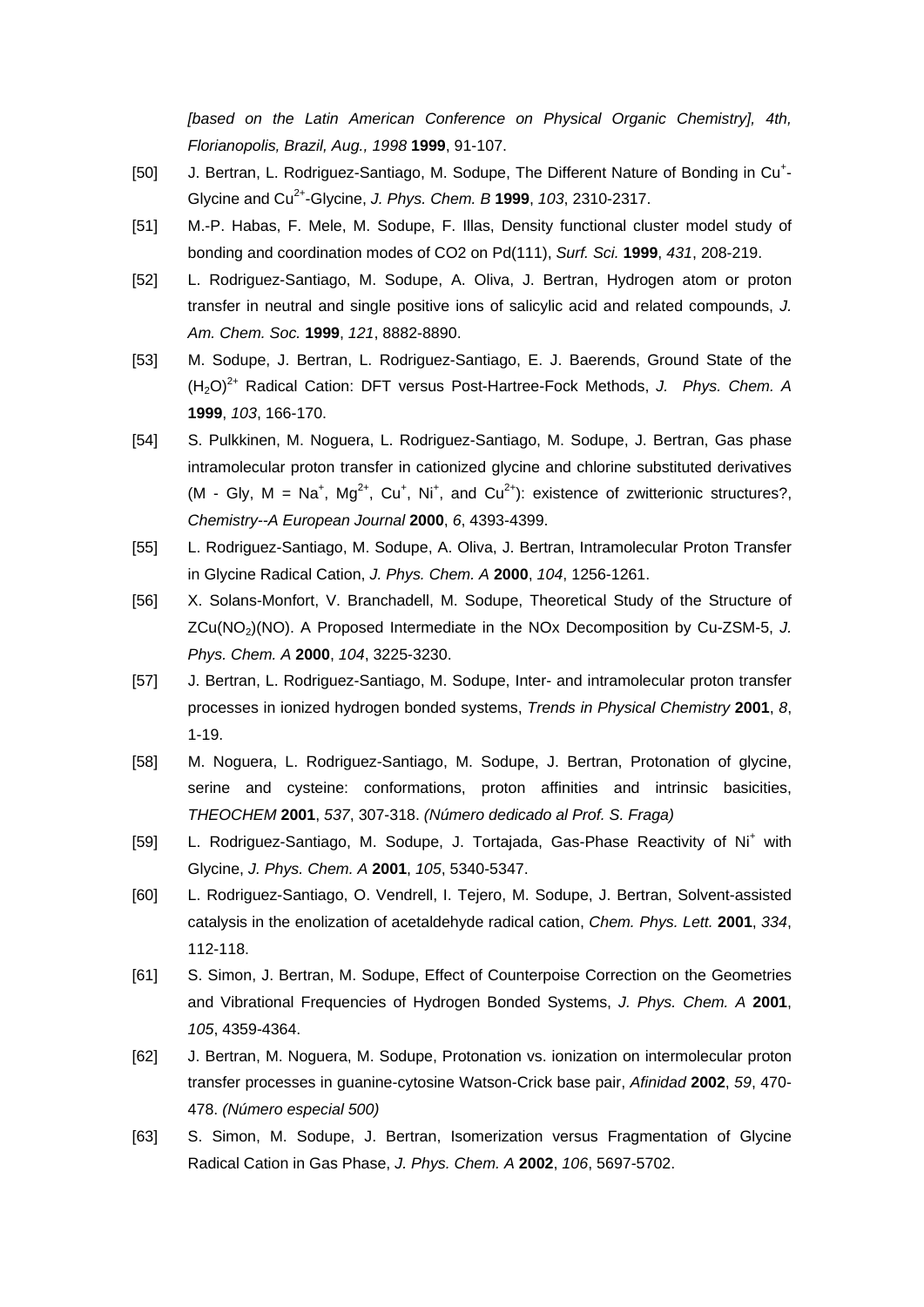- [64] X. Solans-Monfort, J. Bertran, V. Branchadell, M. Sodupe, Keto-Enol Isomerization of Acetaldehyde in HZSM5. A Theoretical Study Using the ONIOM2 Method, *J. Phys. Chem. B* **2002**, *106*, 10220-10226.
- [65] X. Solans-Monfort, V. Branchadell, M. Sodupe, On the NO Decomposition by Cu-ZSM-5 through the ZCu(NO2)(NO) or ZCu(N2O3) Intermediates, *J. Phys. Chem. B* **2002**, *106*, 1372-1379.
- [66] X. Solans-Monfort, M. Sodupe, V. Branchadell, Spin-forbidden N<sub>2</sub>O dissociation in Cu-ZSM-5, *Chem. Phys. Lett.* **2002**, *368*, 242-246.
- [67] E. Constantino, X. Solans-Monfort, M. Sodupe, J. Bertran, Basic and acidic bifunctional catalysis: application to the tautomeric equilibrium of formamide, *Chem Phys* **2003**, *295*, 151-158.
- [68] A. Gil, J. Bertran, M. Sodupe, Gas Phase Dissociation Energies of Saturated AH<sub>n</sub><sup>+</sup> Radical Cations and AH<sub>n</sub> Neutrals ( $A = Li-F$ , Na-Cl): Dehydrogenation, Deprotonation, and Formation of AH<sup>+</sup><sub>n-2</sub> - H<sub>2</sub> Complexes, *J. Am. Chem. Soc.* **2003**, 125, 7461-7469.
- [69] A. Lledos, M. Moreno-Manas, M. Sodupe, A. Vallribera, I. Mata, B. Martinez, E. Molins, Bent and linear forms of the (m-oxo)bis[trichloroferrate(III)] dianion: an intermolecular effect - structural, electronic and magnetic properties, *Eur. J. Inorg. Chem.* **2003**, 4187- 4194.
- [70] L. Rodriguez-Santiago, M. Noguera, M. Sodupe, J. Y. Salpin, J. Tortajada, Gas Phase Reactivity of Ni<sup>+</sup> with Urea. Mass Spectrometry and Theoretical Studies, J. Phys. Chem. *A* **2003**, *107*, 9865-9874.
- [71] L. Blancafort, J. Bertran, M. Sodupe, Triplet  $(\pi,\pi^*)$  Reactivity of the Guanine-Cytosine DNA Base Pair: Benign Deactivation versus Double Tautomerization via Intermolecular Hydrogen Transfer, *J. Am. Chem. Soc.* **2004**, *126*, 12770-12771.
- [72] A. Gil, M. Sodupe, J. Bertran, Unusual hydrogen bonds in  $[AH_{3}-H_{3}O]^{+}$  radical cations (A = C, Si, Ge, Sn and Pb) Single-electron hydrogen bond, proton-hydride hydrogen bond and formation of  $[H_2AOH_2]^+$ <sup>+</sup> H<sub>2</sub> complexes, *Chem. Phys. Lett.* **2004**, 395, 27-32.
- [73] M. Noguera, J. Bertran, M. Sodupe, A Quantum Chemical Study of  $Cu<sup>2+</sup>$  Interacting with Guanine-Cytosine Base Pair. Electrostatic and Oxidative Effects on Intermolecular Proton-Transfer Processes, *J. Phys. Chem. A* **2004**, *108*, 333-341.
- [74] M. Noguera, M. Sodupe, J. Bertran, Effects of protonation on proton-transfer processes in guanine-cytosine Watson-Crick base pairs, *Theoret. Chem. Acc.* **2004**, *112*, 318-326.
- [75] J. Poater, M. Sola, A. Rimola, L. Rodriguez-Santiago, M. Sodupe, Ground and Low-Lying States of Cu<sup>2+</sup>-H<sub>2</sub>O. A Difficult Case for Density Functional Methods, J. Phys. *Chem. A* **2004**, *108*, 6072-6078.
- [76] S. Simon, M. Sodupe, J. Bertran, Water-catalyzed isomerization of the glycine radical cation. From hydrogen-atom transfer to proton-transport catalysis, *Theoret. Chem. Acc.*  **2004**, *111*, 217-222.
- [77] X. Solans-Monfort, V. Branchadell, M. Sodupe, M. Sierka, J. Sauer, Electron hole formation in acidic zeolite catalysts, *J. Chem. Phys.* **2004**, *121*, 6034-6041.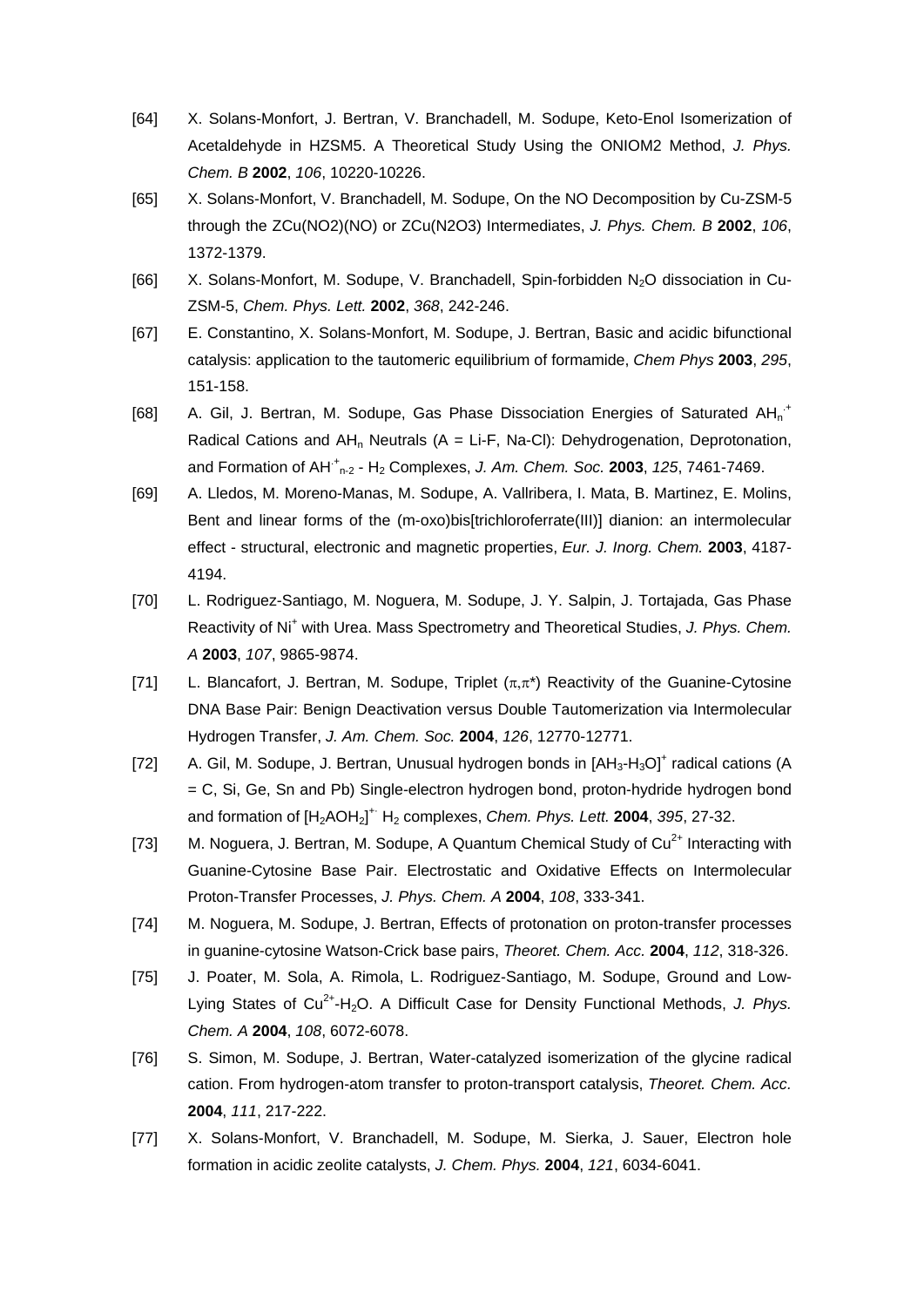- [78] X. Solans-Monfort, V. Branchadell, M. Sodupe, C. M. Zicovich-Wilson, E. Gribov, G. Spoto, C. Busco, P. Ugliengo, Can Cu+-Exchanged Zeolites Store Molecular Hydrogen? An Ab-Initio Periodic Study Compared with Low-Temperature FTIR, *J.Phys. Chem. B* **2004**, *108*, 8278-8286.
- [79] J. E. Sponer, P. J. Sanz Miguel, L. Rodriguez-Santiago, A. Erxleben, M. Krumm, M. Sodupe, J. Sponer, B. Lippert, Metal-mediated deamination of cytosine: Experiment and DFT calculations, *Angewandte Chemie, Int. Ed.* **2004**, *43*, 5396-5399.
- [80] E. Constantino, A. Rimola, L. Rodriguez-Santiago, M. Sodupe, Coordination properties of glycylglycine to  $Cu<sup>+</sup>$ , Ni<sup>+</sup> and  $Co<sup>+</sup>$ . Influence of metal cation electronic configuration, *New. J. Chem.* **2005**, *29*, 1585-1593.
- [81] E. Constantino, L. Rodriguez-Santiago, M. Sodupe, J. Tortajada, Interaction of Co<sup>+</sup> and Co2+ with Glycine. A Theoretical Study, *J. Phys. Chem. A* **2005**, *109*, 224-230.
- [82] I. Georgieva, N. Trendafilova, L. Rodriguez-Santiago, M. Sodupe, Coordination Properties of the Oxime Analogue of Glycine to Cu(II), *J. Phys. Chem. A* **2005**, *109*, 5668-5676.
- [83] J. Poater, M. Sodupe, J. Bertran, M. Sola, Hydrogen bonding and aromaticity in the guanine-cytosine base pair interacting with metal cations ( $M = Cu^+$ ,  $Ca^{2+}$  and  $Cu^{2+}$ ), *Mol. Phys.* **2005**, *103*, 163-173.
- [84] A. Rimola, S. Tosoni, M. Sodupe, P. Ugliengo, Peptide bond formation activated by the interplay of Lewis and Bronsted catalysts, *Chem. Phys. Lett.* **2005**, *408*, 295-301.
- [85] S. Simon, A. Gil, M. Sodupe, J. Bertran, Structure and fragmentation of glycine, alanine, serine and cysteine radical cations. A theoretical study, *THEOCHEM* **2005**, *727*, 191- 197. (*Número dedicado a R. Carbó)*
- [86] X. Solans-Monfort, M. Sodupe, V. Branchadell, J. Sauer, R. Orlando, P. Ugliengo, Adsorption of  $NH<sub>3</sub>$  and H<sub>2</sub>O in Acidic Chabazite. Comparison of ONIOM Approach with Periodic Calculations, *J. Phys. Chem. B* **2005**, *109*, 3539-3545.
- [87] X. Solans-Monfort, M. Sodupe, O. Mo, M. Yanez, J. Elguero, Hydrogen Bond vs Proton Transfer in HZSM5 Zeolite. A Theoretical Study, *J. Phys. Chem. B* **2005**, *109*, 19301- 19308.
- [88] A. Gil, J. Bertran, M. Sodupe, Effects of ionization on N-glycylglycine peptide: Influence of intramolecular hydrogen bonds, *J. Chem. Phys.* **2006**, *124*, 154306/154301- 154306/154310.
- [89] M. Noguera, L. Blancafort, M. Sodupe, J. Bertran, Canonical Watson-Crick Base Pair Interactions in  $\pi \rightarrow \pi^*$  Type Triplet States, *Mol. Phys.* **2006**, 104, 925-931.
- [90] A. Rimola, M. Sodupe, J. Ros, J. Pons, A theoretical study on PdII complexes containing hemilabile pyrazole-derived ligands, *Eur. J. Inorg. Chem.* **2006**, 447-454.
- [91] A. Rimola, M. Sodupe, S. Tosoni, B. Civalleri, P. Ugliengo, Interaction of Glycine with Isolated Hydroxyl Groups at the Silica Surface: First Principles B3LYP Periodic Simulation, *Langmuir* **2006**, *22*, 6593-6604.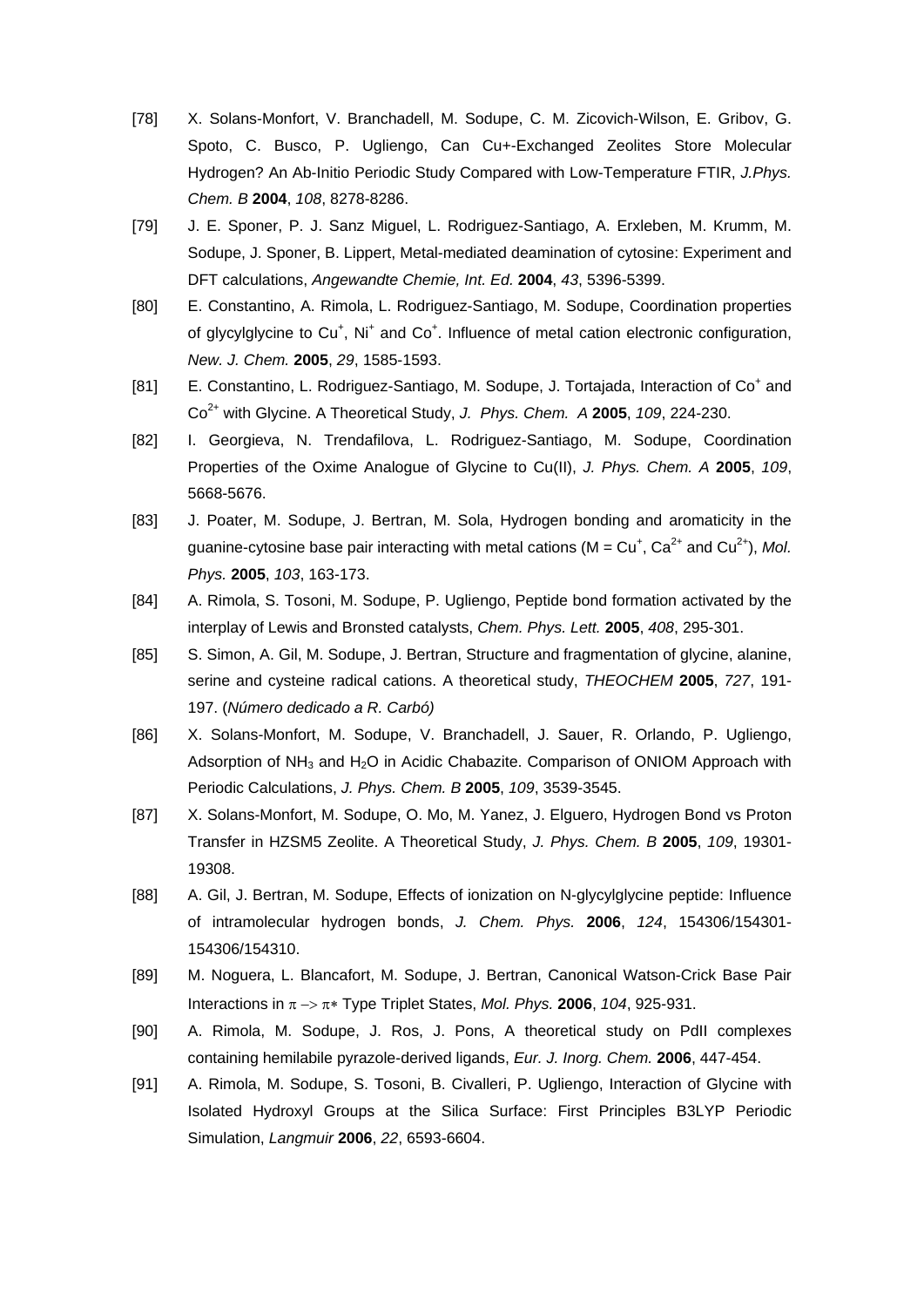- [92] A. Rimola, S. Tosoni, M. Sodupe, P. Ugliengo, Does silica surface catalyse peptide bond formation? New insights from first-principles calculations, *ChemPhysChem* **2006**, *7*, 157-163.
- [93] R. Rios-Font, J. Bertran, L. Rodriguez-Santiago, M. Sodupe, Effects of Ionization, Metal Cationization and Protonation on 2'-Deoxyguanosine: Changes on Sugar Puckering and Stability of the N-Glycosidic Bond, *J. Phys. Chem. B* **2006**, *110*, 5767-5772.
- [94] M. Tristany, J. Courmarcel, P. Dieudonne, M. Moreno-Manas, R. Pleixats, A. Rimola, M. Sodupe, S. Villarroya, Palladium Nanoparticles Entrapped in Heavily Fluorinated Compounds, *Chem. Mater.* **2006**, *18*, 716-722
- [95] A. Rimola, M. Sodupe, J. Tortajada, L. Rodríguez-Santiago, Gas Phase Reactivity of Cu+-aromatic Amino Acids. An Experimental and Theoretical Study, *Int. J. Mass. Spectrom*. **2006**, 255, 60-69.
- [96] A. Rimola, L. Rodríguez-Santiago, M. Sodupe, Cation  $\pi$  interactions and oxidative effects on Cu+ and Cu<sup>2+</sup> binding to Phe. Tyr, Trp and His amino acids. Insights from first principle calculations, *J. Phys. Chem. B*. **2006**, 110, 24189-24119.
- [97] A. Gil, S. Simon, M. Sodupe, J. Bertran, Gas-phase proton-transport self-catalysed isomerisation of glutamine radical cation: The important role of the side-chain. *Theoret. Chem. Acc.* **2007**, 118, 589-595.
- [98] M. Noguera, M. Sodupe, J. Bertran, Effects of protonation on proton transfer processes in Watson-Crick adenine-thymine base pair*. Theoret. Chem. Acc*. **2007**, 118, 113-121.
- [99] A. Rimola, L. Rodriguez-Santiago, P. Ugliengo, M. Sodupe Is the Peptide Bond Formation Activated by Cu2+ Interactions? Insights from Density Functional Calculations. *J. Phys. Chem. B* **2007**, 111, 5740-5747.
- [100] M. Noguera, V. Branchadell, E. Constantino, R. Rios-Font, M. Sodupe, L. Rodriguez-Santiago: On the Bonding of First-Row Transition Metal Cations to Guanine and Adenine Nucleobases. *J. Phys. Chem. A* **2007**, 111, 9823-9829.
- [101] R. Rios-Font, L. Rodriguez-Santiago, J. Bertran, M. Sodupe: Influence of N7 Protonation on the Mechanism of the N-Glycosidic Bond Hydrolysis in 2'- Deoxyguanosine. A Theoretical Study. *J. Phys. Chem. B* **2007**, 111, 6071-6077.
- [102] A. Rimola, M. Sodupe, P. Ugliengo: Aluminosilicate Surfaces as Promoters for Peptide Bond Formation: An Assessment of Bernal's Hypothesis by ab Initio Methods. *J. Am. Chem. Soc.* **2007**, 129, 8333-8344.
- [103] A.Gil, S. Simon, L. Rodríguez-Santiago, J. Bertran, M. Sodupe. Influence of the Side Chain in the Structure and Fragmentation of Amino Acids radical Cations. *J. Chem. Theor. Comput*. **2007**, 3, 2210-2220.
- [104] A Rimola, E Constantino, L Rodriguez-Santiago, M Sodupe: Binding Properties of Cu+/2+-(glycyl)nglycine Complexes (n = 1-3). *J. Phys. Chem. A* **2008**, 112, 3444-3453.
- [105] M Noguera, J Bertran, M Sodupe: Cu2+/+ Cation Coordination to Adenine-Thymine Base Pair. Effects on Intermolecular Proton-Transfer Processes. J. Phys. Chem. B **2008**, 112, 4817-4825.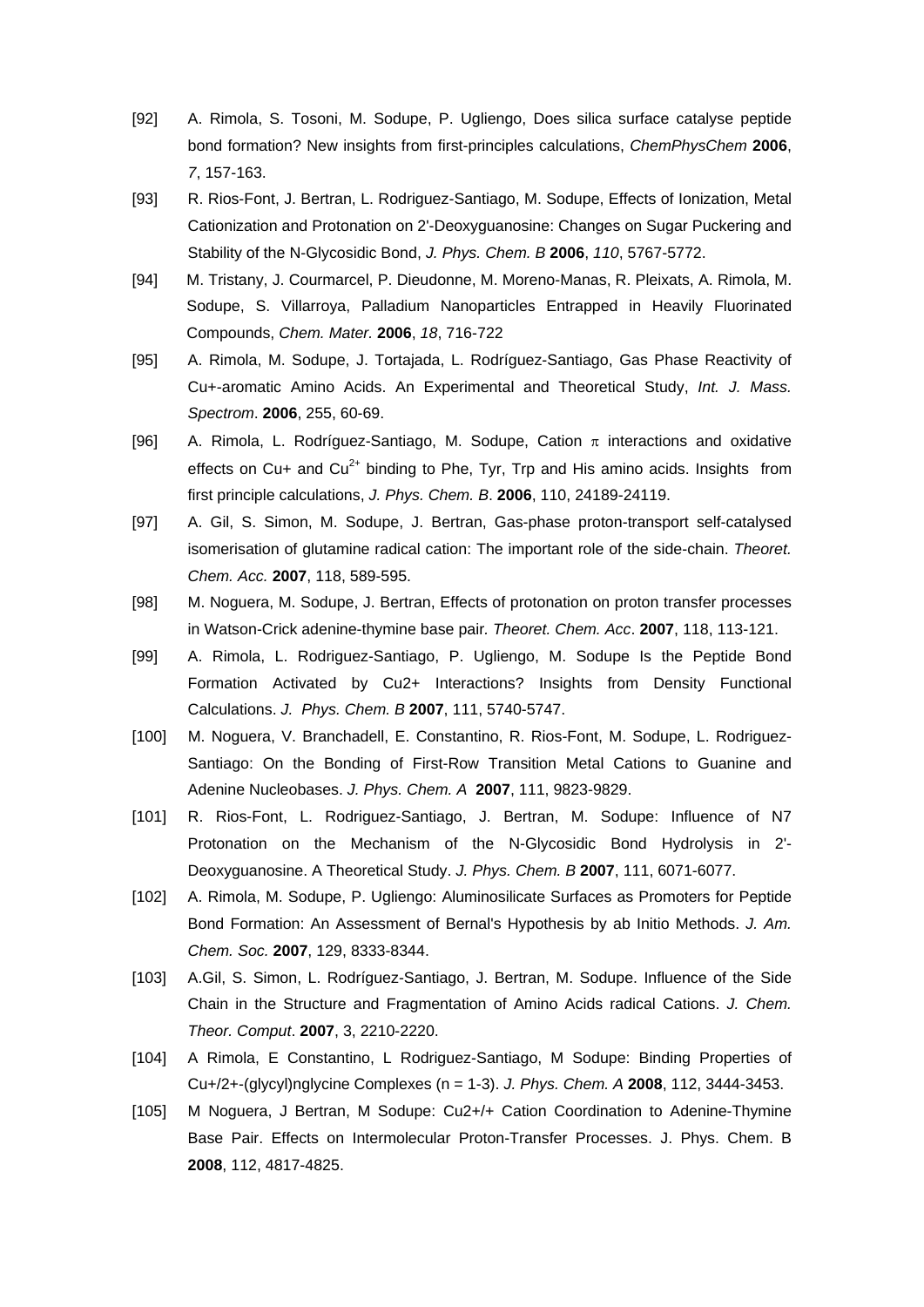- [106] A Gil, S Simon, M Sodupe, J Bertran: How the site of ionization influences side-chain fragmentation in histidine radical cation. Chem. Phys. Lett. **2008**, 451, 276-281.
- [107] P. Ugliengo, M. Sodupe, F. Musso, I. J. Bush, R. Orlando, R. Dovesi: Realistic Models of Hydroxylated Amorphous Silica Surfaces and MCM-41 Mesoporous Material Simulated by Large-scale Periodic B3LYP Calculations, *Adv. Mater*. **2008,** 451, 4579- 4583.
- [108] E. Constantino, J. Tortajada, M. Sodupe, L. Rodríguez-Santiago: Coordination properties of lysine interacting with Co(I) and Co(II). A theoretical and mass spectrometry study. *J. Phys. Chem A.,* 2008, 112 12385-12392.
- [109] C. Rodríguez-Rodríguez, N. Sánchez de Groot, A. Rimola, Á. Álvarez-Larena, V. Lloveres, J. Vidal-Gancedo, S. Ventura, J. Vendrell, M. Sodupe, P. González- Duarte: Design, selection and characterization of thioflavin-based intercalation compounds with metal chelating properties for application in Alzheimer's disease. *J. Am. Chem. Soc*., **2009**, 131 1436-1451.
- [110] A. Gil, M. Sodupe, J. Bertran: Influence of ionisation on the conformational preferences of peptide models. Ramachandran surfaces of N-formyl-glycine amide and N-formylalanine amide radical cations. *J. Comput. Chem*. **2009**, 12, 1771-1784
- [111] M. Guell, J.M. Luis, L. Rodriguez-Santiago, M. Sodupe, M. Sola: Structure, Bonding, and Relative Stability of the Ground and Low-Lying Electronic States of CuO2. The Role of Exact Exchange. *J. Phys. Chem. A,* **2009**, 113 1308-1317.
- [112] A. Rimola, P. Ugliengo, M. Sodupe: Formation versus Hydrolysis of the Peptide Bond from a Quantum-mechanical Viewpoint The Role of Mineral Surfaces and Implications for the Origin of Life. *Int. J. Mol. Sci*, **2009**, 10, 746-760 .
- [113] A. Rimola, M. Sodupe, P. Ugliengo: Affinity Scale for the Interaction of Amino Acids with Silica Surfaces. *J. Phys. Chem. C*, **2009**, 113, 5741-5750.
- [114] M. Noguera, R. Ríos-Font, L. Rodríguez-Santiago, X. Solans-Monfort, A. Oliva, J. Bertran, M. Sodupe: Influence of pi-stacking on the N7 and O6 proton affinity of guanine. *Theoret. Chem. Acc*. **2009**, 123, 105-111.
- [115] E. Constantino, A. Rimola, M. Sodupe, L. Rodríguez-Santiago. Coordination of (Glycyl)(n)glycine (n=1-3) to Co+ and Co2+. *J. Phys. Chem. A,* **2009**, 113, 8883-8892.
- [116] P. Mignon, P. Ugliengo, M. Sodupe: Theoretical Study of the Adsorption of RNA/DNA Bases on the External Surfaces of Na+-Montmorillonite *J. Phys. Chem. C* **2009**, 113, 13741-13749.
- [117] F. Musso, M. Sodupe, M. Corno, P. Ugliengo, H-Bond Features of Fully Hydroxylated Surfaces of Crystalline Silica Polymorphs A Periodic B3LYP Study. *J. Phys. Chem. C*, **2009** 113, 17876-17884.
- [118] Y.Pérez-Badell, X.Solans-Monfort, M. Sodupe, L. A. Montero: A DFT periodic study on the interaction between  $O_2$  and cation exchanged chabazite MCHA (M = H<sup>+</sup>, Na<sup>+</sup> or Cu<sup>+</sup> ) effects in the triplet–singlet energy gap. *Phys.Chem.Chem.Phys.* **2010**, 12, 442- 452.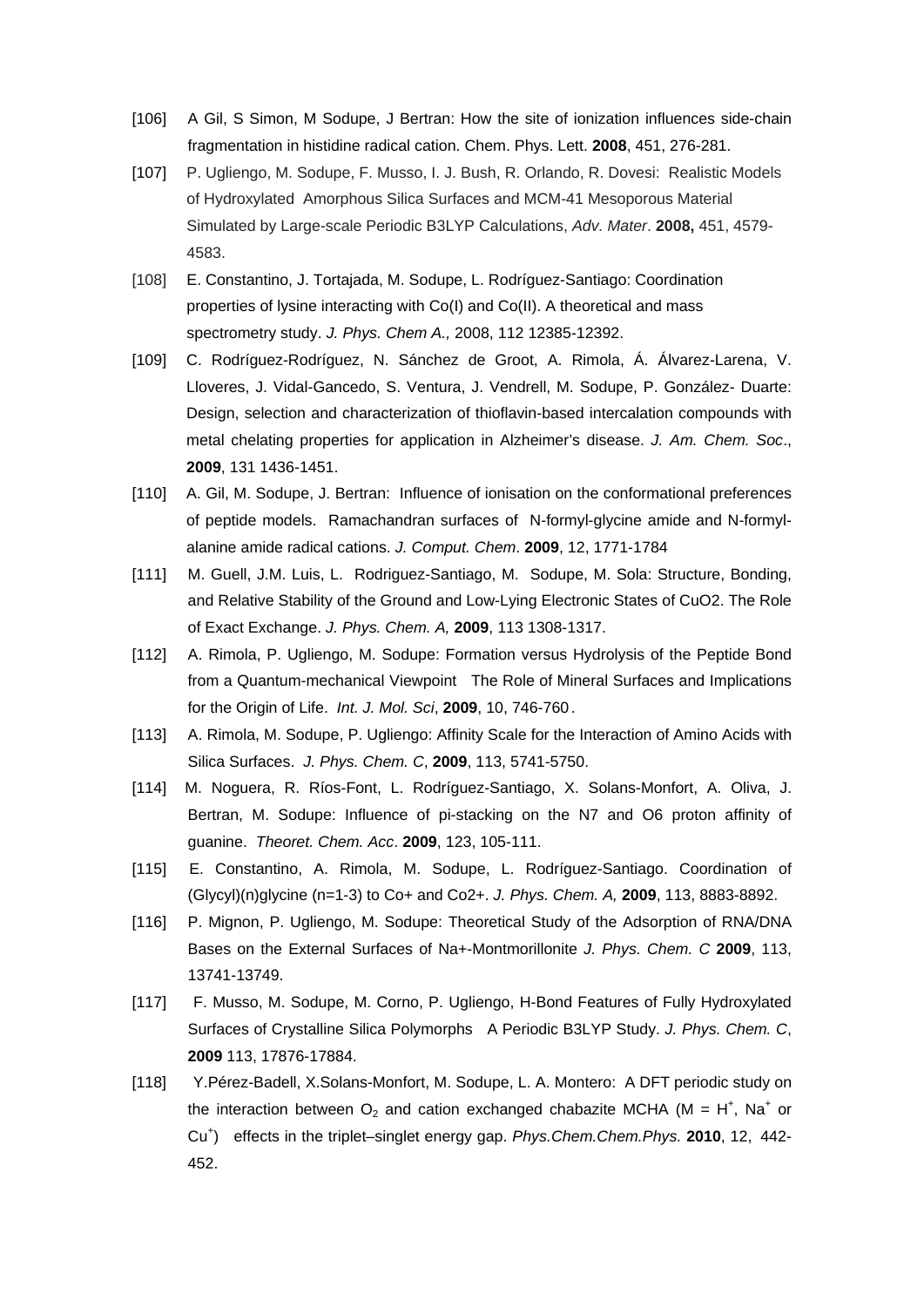- [119] P. Mignon, P. Ugliengo, M. Sodupe, E. Hernandez: Ab Initio Molecular Dynamics Study of the Hydration of  $Li<sup>+</sup>$ , Na<sup>+</sup> and K<sup>+</sup> Montmorillonite. Influence of isomorphic substitution *Phys.Chem.Chem.Phys.* **2010**, 12, 688-697.
- [120] C. Rodríguez-Rodríguez, A. Rimola, L. Rodríguez-Santiago, P. Ugliengo, A. Álvarez-Larena, H. Gutiérrez-de-Terán, M. Sodupe, P. González-Duarte: Crystal structure of thioflavin-T and its binding to amyloid fibrils insights and implications at the molecular level. *Chem. Comm*, **2010**, 46, 1156-1158.
- [121] A. Rimola, 'M. Sodupe, P. Ugliengo: Deep-space glycine formation via Strecker-type reactions activated by ice water dust mantles. A computational approach. *Phys.Chem.Chem.Phys.* **2010,** 12,5285-5294.
- [122] J. R. Cucarull-Gonzalez, J. Hernando, R. Alibes, M. Figueredo, J. Font, J.; L. Rodriguez-Santiago, M. Sodupe: [2 + 2] Photocycloaddition of 2(5H)-Furanone to Unsaturated Compounds. Insights from First Principles Calculations and Transient-Absorption Measurements. *J. Org. Chem.* **2010**, 75, 4392-4401.
- [123] X. Solans-Monfort, R. Pleixats, M. Sodupe: DFT mechanistic study on diene metathesis catalyzed by Ru-based Grubbs-Hoveyda-type carbenes the key role of  $\pi$  electron density delocalization in the Hoveyda ligand*. Chem.Eur. J*. **2010**,16(24), 7331- 7343.
- [124] X. Solans-Monfort, M. Sodupe, J. Eckert, Origin of the Enhanced Interaction of Molecular Hydrogen with Extraframework Cu+ and FeO+ Cations in Zeolite Hosts. A Periodic DFT Study. *J. Phys. Chem. C* **2010**, 114(32), 13926-13934.
- [125] F. Musso, P. Ugliengo, X. Solans-Monfort, M. Sodupe: Periodic DFT Study of Radical Species on Crystalline Silica Surfaces. *J. Phys. Chem. C* **2010**, 114(39), 16430- 16438.
- [126] R. Ríos-Font, M. Sodupe, L. Rodríguez-Santiago, P. Taylor: The Role of Exact Exchange in the Description of Cu2+-(H2O)n (n = 1-6) Complexes by Means of DFT Methods. *J. Phys. Chem. A* **2010**, 114(39), 10857-1086.
- [127] R. Rios-Font, J. Bertran, M. Sodupe, L. Rodriguez-Santiago: On the mechanism of the N-glycosydic bond hydrolysis of 2-deoxyguanosine insights from first principles calculations, *Theoret. Chem. Acc.* **2011,** 128, 619-626 (Published as part of the special issue celebrating theoretical and computational chemistry in Spain)
- [128] M. Sodupe, E. Sánchez-Marcos. Theoretical Chemistry in Spain, *Theoret. Chem. Acc.*  **2011,** 128, 389-90 ublished as part of the special issue celebrating theoretical and computational chemistry in Spain)
- [129] C. Rodríguez, A. Rimola J. Alí-Torres, M. Sodupe, P. González-Duarte In silico strategies for the selection of chelating compounds with potential application in metalpromoted neurodegenerative diseases *J. Comp. Aid. Mol. Des*.**2011** 25:21-30
- [130] J. Alí-Torres, L. Rodríguez-Santiago, M. Sodupe, Computational calculations of pKa values of imidazole in Cu(II) complexes of biological relevance *PhysChemChemPhys* **2011,** 13(17): 7852-7861.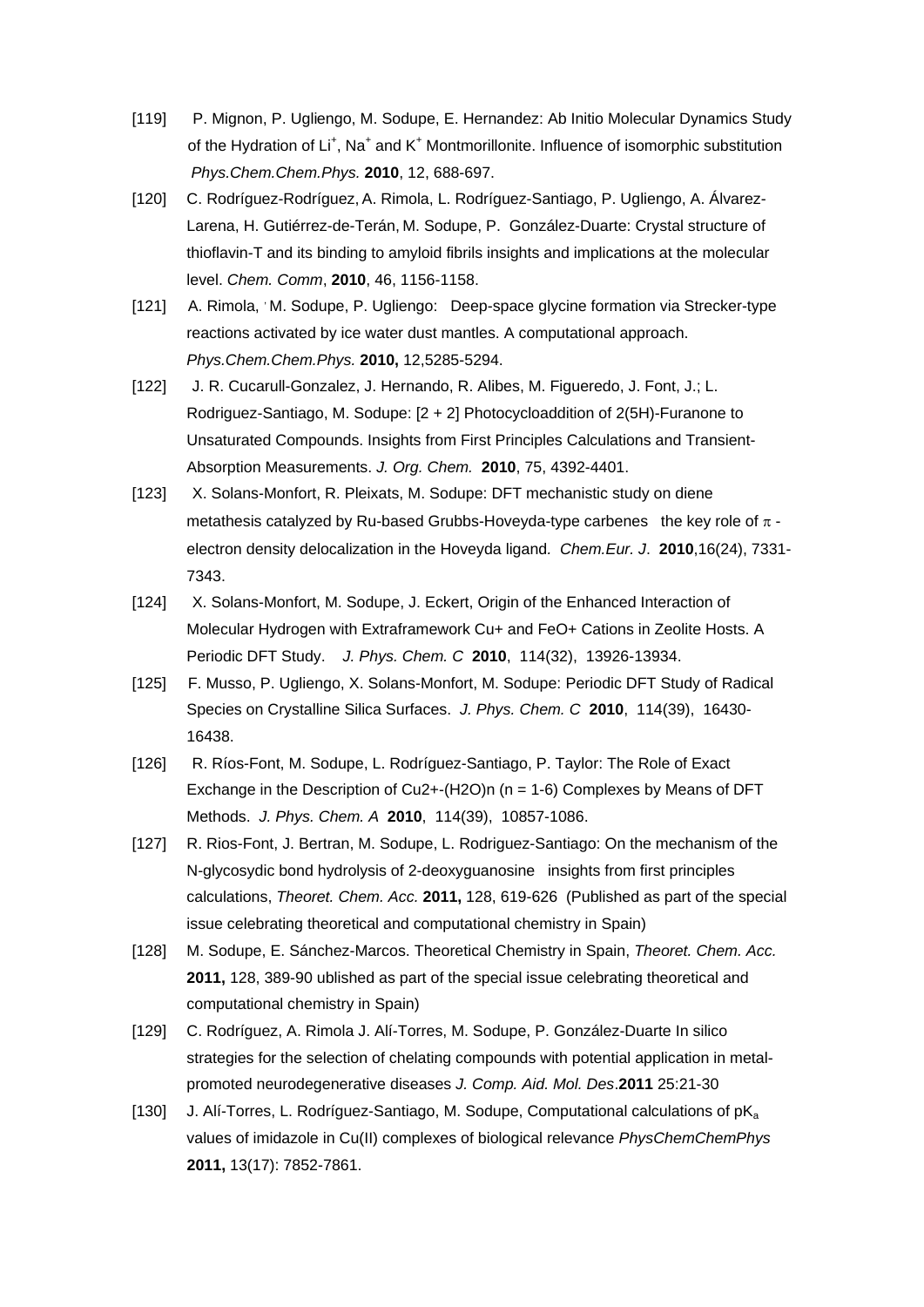- [131] P. Ugliengo, A. Rimola, M. Sodupe, In-silico study of the interstellar prebiotic formation and delivery of glycine *Rendiconti Lincei* **2011**, 22(2): 137-144.
- [132] A. Rimola, P. Ugliengo, M. Sodupe, A Adsorción y polimerización de aminoácidos en superficies de minerales. Simulaciones computacionales de procesos prebióticos. *Anales de Química* **2011**, 107(2), 137–143
- [133] F. Nuñez-Zarur, X. Solans-Monfort,\* L. Rodríguez-Santiago, R. Pleixats, M. Sodupe, Mechanistic insights into the ring closing enyne metathesis (RCEYM) process with the second generation Grubbs-Hoveyda catalyst. A DFT study, *Chem. Eur. J.,* **2011**, 17(27): p. 7506-7520.
- [134] J. Alí-Torres, L. Rodríguez-Santiago, M. Sodupe, and A. Rauk, Structure and Stabilities of Fe2+/3+ Complexes Relevant to Alzheimer's Disease: An ab initio Study. *J. Phys. Chem. A*., **2011** 115 (45), 12523-12530.
- [135] F. Musso, P. Ugliengo, and M. Sodupe, Do H-Bond Features of Silica Surfaces Affect the H2O and NH3 Adsorption? Insights from Periodic B3LYP Calculations. *J. Phys. Chem. A*, **2011** 115(41): p. 11221-11228.
- [136] B. Mueller, W.-Z. Shen, M.P.J. Sanz, F.M. Alberti, d.W.T. van, M. Noguera, L. Rodriguez-Santiago, M. Sodupe, and B. Lippert, PtII Coordination to N1 of 9- Methylguanine: Why it Facilitates Binding of Additional Metal Ions to the Purine Ring. *Chem.--Eur. J.,* **2011** 17(36): p.9970-9983.
- [137] A. Rimola, J. Alí-Torres, C. Rodríguez-Rodríguez, J. Poater, E. Matito, M. Solà, and M. Sodupe, Ab initio Design of Chelating Ligands Relevant to Alzheimer's disease. Influence of Metalloaromaticity. *J. Phys. Chem A,* **2011** 115(45): p. 12659–12666.
- [138] J. Ali-Torres, J.-D. Marechal, L. Rodriguez-Santiago, and M. Sodupe, Three Dimensional Models of Cu2+-Abeta(1-16) Complexes from Computational Approaches. *J. Am. Chem. Soc.,* **2011** 133(38): p. 15008-15014.
- [139] P. Mignon and M. Sodupe, Theoretical study of the adsorption of DNA bases on the acidic external surface of montmorillonite. *Phys.Chem.Chem.Phys*, **2012** 14, pp 945- 954.
- [140] A. Rimola, M. Sodupe, P. Ugliengo, Computational Study of Interstellar Glycine Formation Occurring at Radical Surfaces of Water-Ice Dust Particles*. Astrophys. J.,* **2012.** 754:24.
- [141] F. Núñez-Zarur, X. Solans-Monfort, L. Rodríguez-Santiago, M. Sodupe, Differences in the Activation Processes of Phosphine Containing and Grubbs-Hoveyda-Type Alkene Metathesis Catalysts. *Organometallics,* **2012**, 31 (11), pp 4203–4215.
- [142] F. Núñez-Zarur, J. Poater, L. Rodríguez-Santiago, X. Solans-Monfort, M. Solà, M. Sodupe On the electronic structure of second generation Hoveyda-Grubbs alkene metathesis precursors *Computational and Theoretical Chemistry*, **2012**, 996, 57-67.
- [143] J. F. Lambert, M. Sodupe and P. Ugliengo Prebiotic Chemistry *Chem. Soc. Rev.,* **2012**,41, 5373-5374.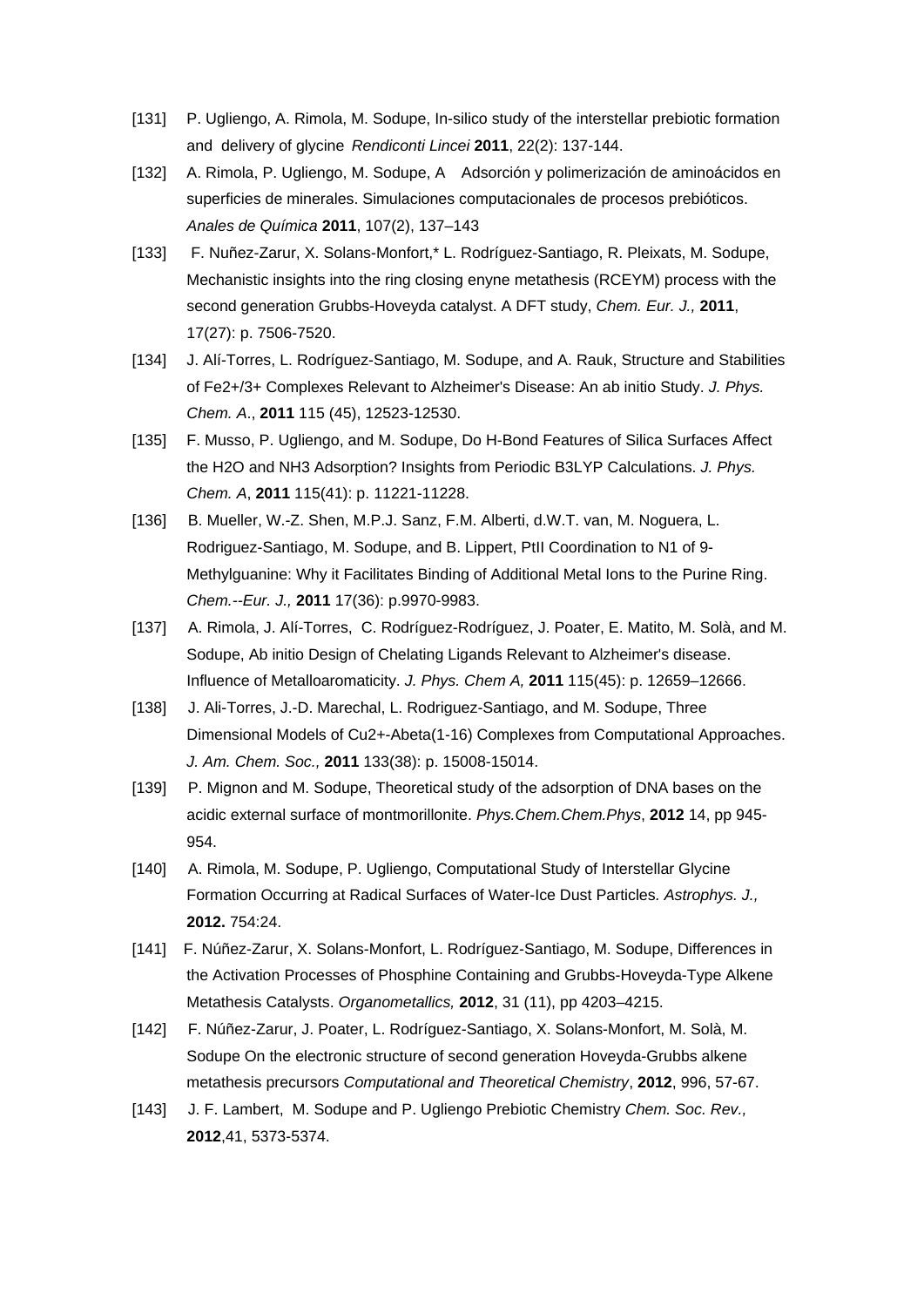- [144] F. Musso, P. Mignon, P. Ugliengo and M. Sodupe, Cooperative Effects at Water-Crystalline Silica Interfaces Strengthen surface Silanol Hydrogen Bonding. An ab initio Molecular Dynamics Study *PhysChemChemPhys.*, **2012,**14, 10507-10514
- [145] R. Sabate, L. Rodriguez-Santiago, M. Sodupe, S. J. Saupe, S. Ventura, Thioflavin-T excimer formation upon interaction with amyloid fibers. *Chem. Comm.* **2013**, 49 (51), 5745-5747.
- [146] A. Rimola, M. Sodupe, Physisorption vs. chemisorption of probe molecules on boron nitride nanomaterials: the effect of surface curvature. *PhysChemChemPhys* **2013,** 15 (31), 13190-13198.
- [147] A. Rimola, D. Costa, M. Sodupe, J.F. Lambert, P. Ugliengo, Silica Surface Features and Their Role in the Adsorption of Biomolecules: Computational Modeling and Experiments. *Chem Rev* **2013**, 113 (6), 4216-4313.
- [148] F. Nunez-Zarur, X. Solans-Monfort, L. Rodriguez-Santiago, M. Sodupe, Exo/endo Selectivity of the Ring-Closing Enyne Methathesis Catalyzed by Second Generation Ru-Based Catalysts. Influence of Reactant Substituents. *Acs Catal* **2013**, 3 (2), 206-218.
- [149] J. Ali-Torres, J.; Rimola, A.; Rodriguez-Rodriguez, C.; Rodriguez-Santiago, L.; Sodupe, M., Insights on the Binding of Thioflavin Derivative Markers to Amyloid-Like Fibril Models from Quantum Chemical Calculations. *J. Phys. Chem. B* **2013**, 117 (22), 6674- 6680.
- [150] J. Navarro, A. Rimola, M. Sodupe, Surface reaction of acetylene with H-terminated silicon surfaces. A theoretical study from hybrid DFT-D2 periodic simulations, *J. Phys. Chem. C,* **2013**, 117(29), 15130-15138
- [151] F. Nunez-Zarur, X. Solans-Monfort, L. Rodriguez-Santiago, R. Pleixats, M. Sodupe, DFT study on the recovery of Hoveyda-Grubbs-type catalyst precursors in enyne and diene ring closing metathesis, *Chem. -Eur. J*, **2013**, DOI: 10.1002/chem.201301898
- [152] M.A. Telpoukhovskaia, C.Rodríguez-Rodríguez, J. F. Cawthray, L.E. Scott, B. D. G. Page, J. Alí-Torres, M. Sodupe, G. A. Bailey, B. O. Patricka, C.Orvig, 3-Hydroxy-4 pyridinone derivatives as metal ion and amyloid binding agents, *Metallomics*, **2013**, DOI: 10.1039/C3MT00135K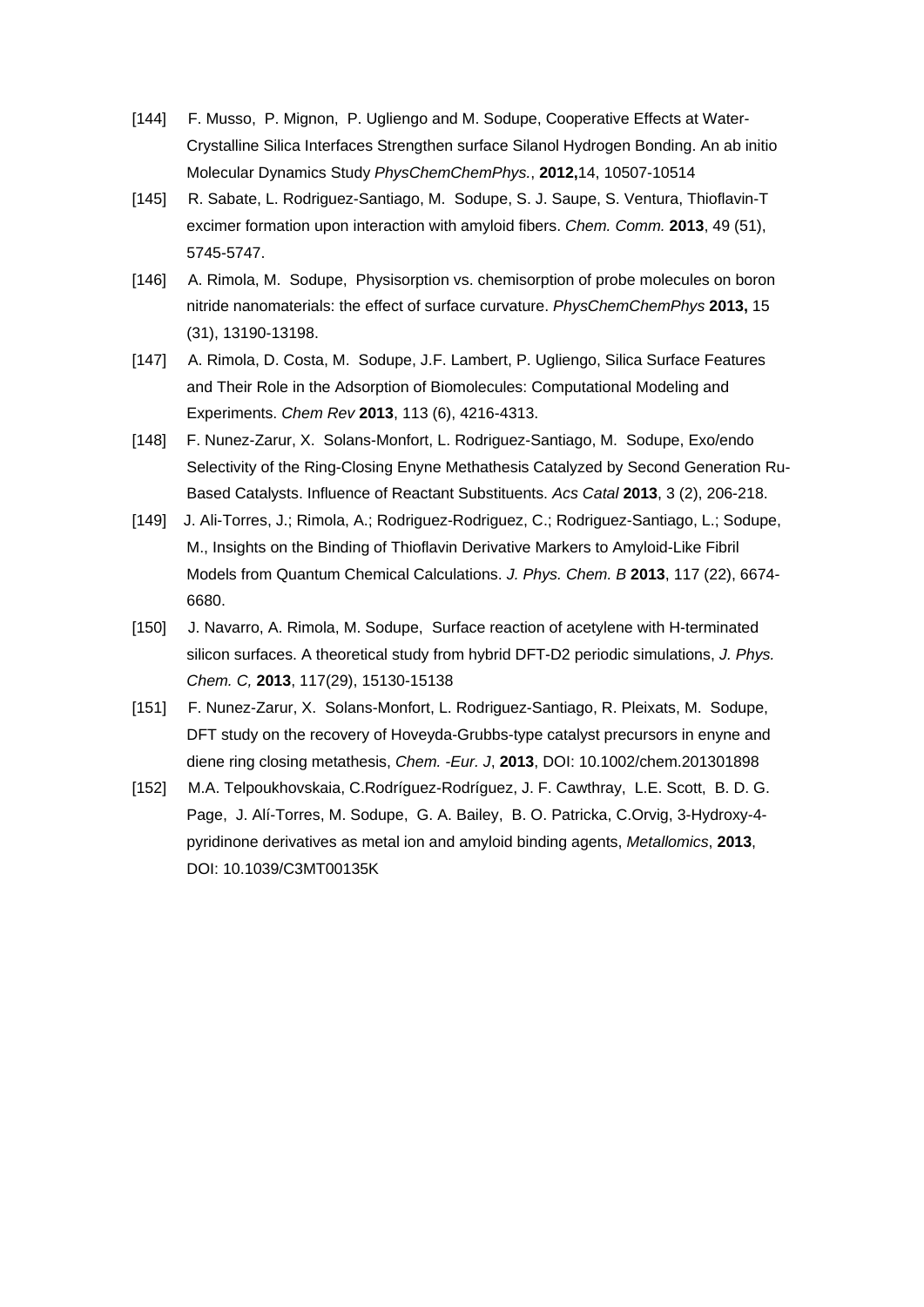## **Book Chapters**

- [1] V. Branchadell, M. Sodupe A. Oliva, J. Bertran Contribution of Quantum Chemistry to the Study of Dienes and Polyenes in *The Chemistry of Dienes and Polyenes* Vol. 1 (Ed. Z. Rappoport), John Wiley & Sons, Chichester, UK, **1997**, 1-23.
- [2] J. Bertran, M. Noguera, M. Sodupe, Effects of ionization and cationization on intermolecular proton transfer reactions in DNA base pairs in *Fundamental World of Quantum Chemistry. A Tribute to the memory of Per Olov Lowdin.* Vol. 2. (Ed. by E. J. Brändas, E. S. Kryachko)*,* Kluwer Academic Publishers**,** Dordrecht, the Netherlands**, 2003,** 557-581.
- [3] J. Bertran, M. Sodupe, J. E. Sponer, J. Sponer, Metal Cation-Nucleic Acid Interactions*,* in *Electronic Encyclopedia of Computational Chemistry, Vol. 10.1002/ 0470845015. bcn0094.* (Ed.: R. C. Glen), John Wiley & Sons, Chichester, UK, **2005**.
- [4] J. Bertran, L. Blancafort, M. Noguera, M. Sodupe, Intermolecular Proton Transfer Processes in DNA Base pairs. Potential Mutagenic processes in *Computational Studies of DNA and RNA* (Ed. J. Sponer, F. Lankas) Springer, **2006**.
- [5] L. Rodríguez-Santiago, M. Noguera, J. Bertran, M. Sodupe: Hydrogen Bonding and Proton Transfer in ionized DNA Base Pairs, Amino Acids and Peptides in *Quantum Biochemistry,* Vol 1, 219 (Ed. by Cheriff Matta) WILEY-VCH, **2010**
- [6] A. Rimola, P. Ugliengo, M. Sodupe:Computational simulations of prebiotic processes in  *Genesis Origin of Life on Earth and Planets*, (Ed. J. Seckbach) Springer **2011**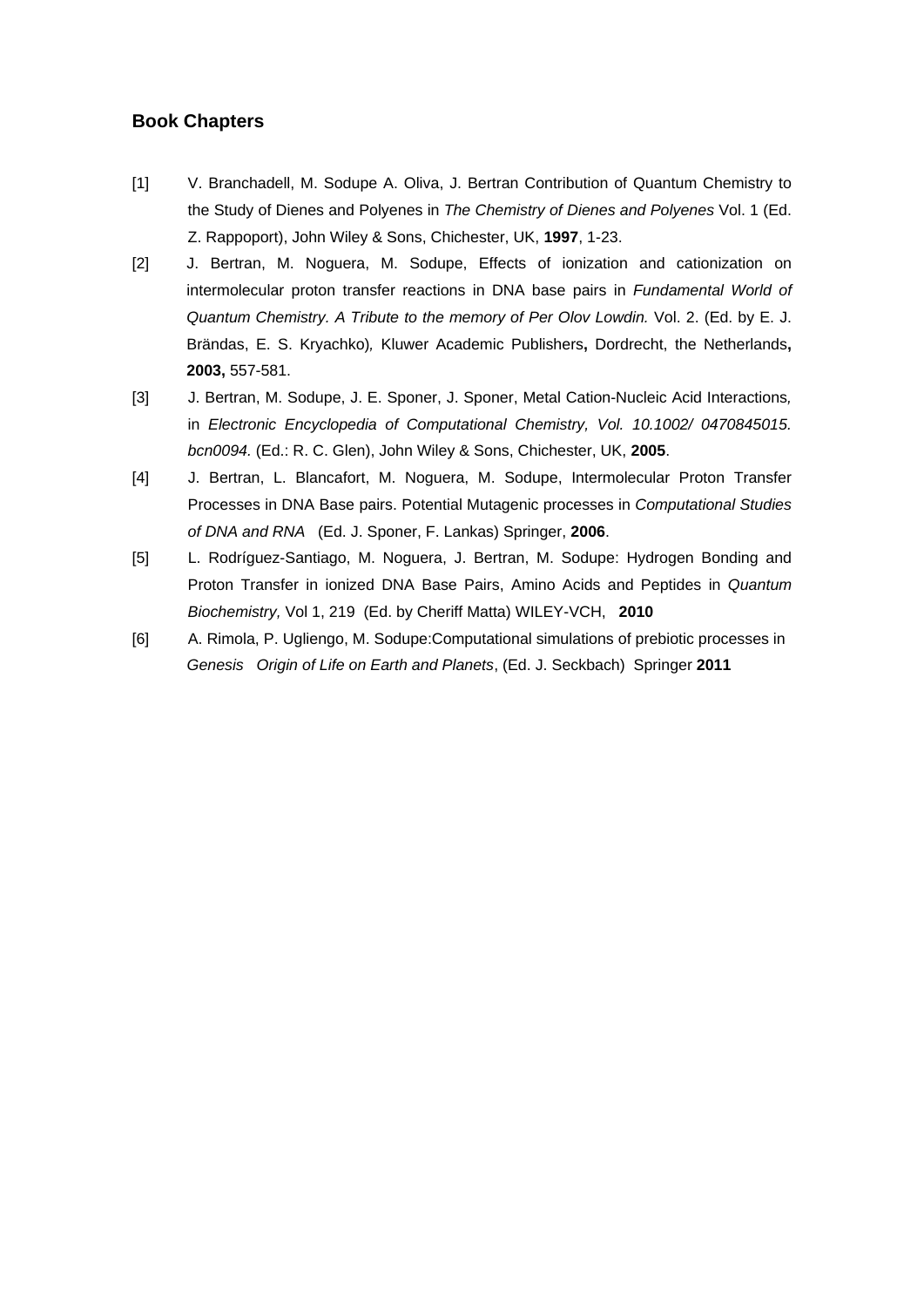# **Talks in Conferences, Symposia, Workshops**

- [1] M. Sodupe, J. M. Lluch, F. Illas, J. Rubio, "Estudi SCF i CI de les molècules FeH<sup>+</sup> i FeH", V Reunió de Química Quàntica de Catalunya, Bellaterra, 1989, (Oral communication)
- [2] M. Sodupe, Ground and low-lying states of FeH<sup>+</sup> i FeH", University of Toulouse, 1990, (Invited lecture)
- [3] M. Sodupe, J. M. Lluch , A. Oliva, J. Bertran, "Estudi ab initio de la reacció entre els complexos Cl4W=CH2 (M=W i Mo) i la molécula d'etilè", VI Reunió del Grup de Química Quàntica de Catalunya, Valencia, 1990 (Oral communication)
- [5] M. Sodupe and Charles W. Bauschlicher, "Estudi teòric dels cations mono i dipositius de M  $H_2$ O i MN $H_3$  (M=Mg, Ca i Sr)", X Reunió del Grup de Química Quàntica de Catalunya, Barcelona, 1994 (Oral comunication)
- [6] M. Sodupe, "Inter and intramolecular proton transfer processes in ionized hydrogen bonded systems", ESPA, Electronic Structure, Predictions and Applications, Donosita, Octubre 2000 (Invited conference)
- [7] M. Sodupe, L.Rodríguez-Santiago, A. Oliva, J. Bertran, "Intramolecular proton or hydrogen transfer in neutral and ionized salicylic acid and related compounds", International Radical Ion Conference, Peñiscola, Mayo 2000 (Oral communication)
- [8] M. Sodupe, "Cationització i ionització de sistemes amb ponts d'hidrogen", XVII Reunió del grup de Química Teòrica de Catalunya, Tarragona, 2001 (Invited conference)
- [9] M. Sodupe, "Effects of Ionization and cationization on intermolecular proton transfer reactions in DNA base pairsof DNA base pairs". Laboratoire de Chimie Physique, Université de Paris sud, Orsay, 2002 (Invited talk)
- [10] M. Sodupe, Proton transfer proceses in radical cations", Humboldt-Universitaet zu Berlin, Institut fuer chemie, Berlin, 2003 (Invited talk)
- [11] M. Sodupe, "Modelos ab initio en zeolitas", Métodos *ab initio* para Sistemas Periódicos, MASP 2004, Barcelona, 2004 (Invited conference)
- [12] M. Sodupe, "Peptide Bond formation Activated by transition metal Cations?"11th International Conference on Theoretical Aspects of Catalysis, Berlin, 2006 (Invited Conference)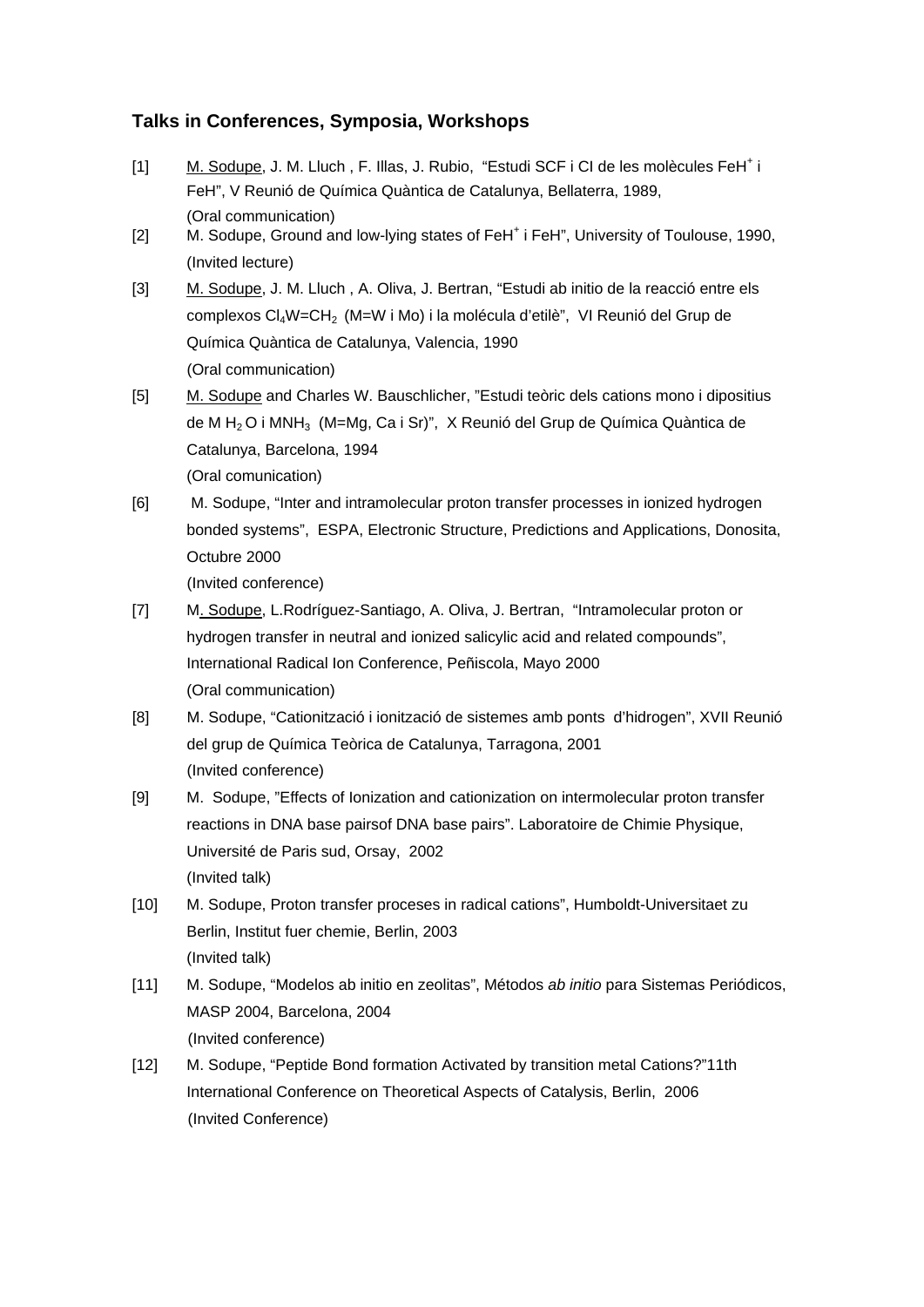- [13] M. Sodupe, "Ionization effects on amino acids and peptides", VII Girona Seminar on the Nature of the Chemical Bond, Girona, 2006 (Invited Conference)
- [14] M. Sodupe, "Polymerization on the Rocks. Aluminosilicate surfaces as promoters for the peptide bond formation", Theoretical Biophysics symposium, Cetraro (Italy) 2007 (Invited Conference)
- [15] M. Sodupe, "Polymerization on the Rocks. Aluminosilicate surfaces as promoters for the peptide bond formation", University of Basrcelona, 2007 (Invited Conference)
- [16] M. Sodupe, A. Rimola, P. Ugliengo, "Polimerization on the Rocks. Aluminosilicates as promoters of the peptide bond", 13th International Conference on Biological inorganic Chemistry, Viena, 2007 (Oral communication)
- [17] A. Rimola, P. Ugliengo, M. Sodupe, Interaction of Biomolecules with silica derived surfaces, WATOC, Sydney 2008. (Oral Communication)
- [18] M. Sodupe, Interaction of Biomolecules with silica derived materials. Adsorption of nucleobases on Na+-montmorillonite, Roscoff (France) 2009 (Invited conference)
- [19] M. Sodupe, Interaction of Biomolecules with silica derived materials. Chemistry: Modeling Reactivity from Gas Phase to Biomolecules and Solids. Barcelona, 2009 (Invited conference)
- [20] M. Sodupe, Computational simulations of prebiotic processes, NIS Colloquium, First chemical steps towards the origin of life", Torino, 2010 (Invited Conference)
- [21] M. Sodupe, Three dimensional models of Cu2+Ab(1-16) from computational approaches. WATOC "World associaciation of Theoretical Oriented Chemistry" Santiago de Compostela, 2011 (Invited Conference)
- [22] M. Sodupe, Computational models of Cu2+ complexes relevant to the Alzheimer disease.. Molecular interactions in Biomolecules V, Kutna Hora (Czech Republic) 2011 (Invited Conference)
- [23] M. Sodupe, Computational simulations of metal-ligand systems relevant to the Alzheimer disease. XXVIII Reunió de la Xarxa de Química teórica i Computacional, Barcelona, 2012 (Invited Conference)
- [24] M. Sodupe. Redox propertis of Cu2+-Ab complexes., IX Seminarios de Estudios Avanzados sobre Diseño Molecular y Bioinformática, SEADIM 09, Varadero (Cuba) 2013 (Invited Conference)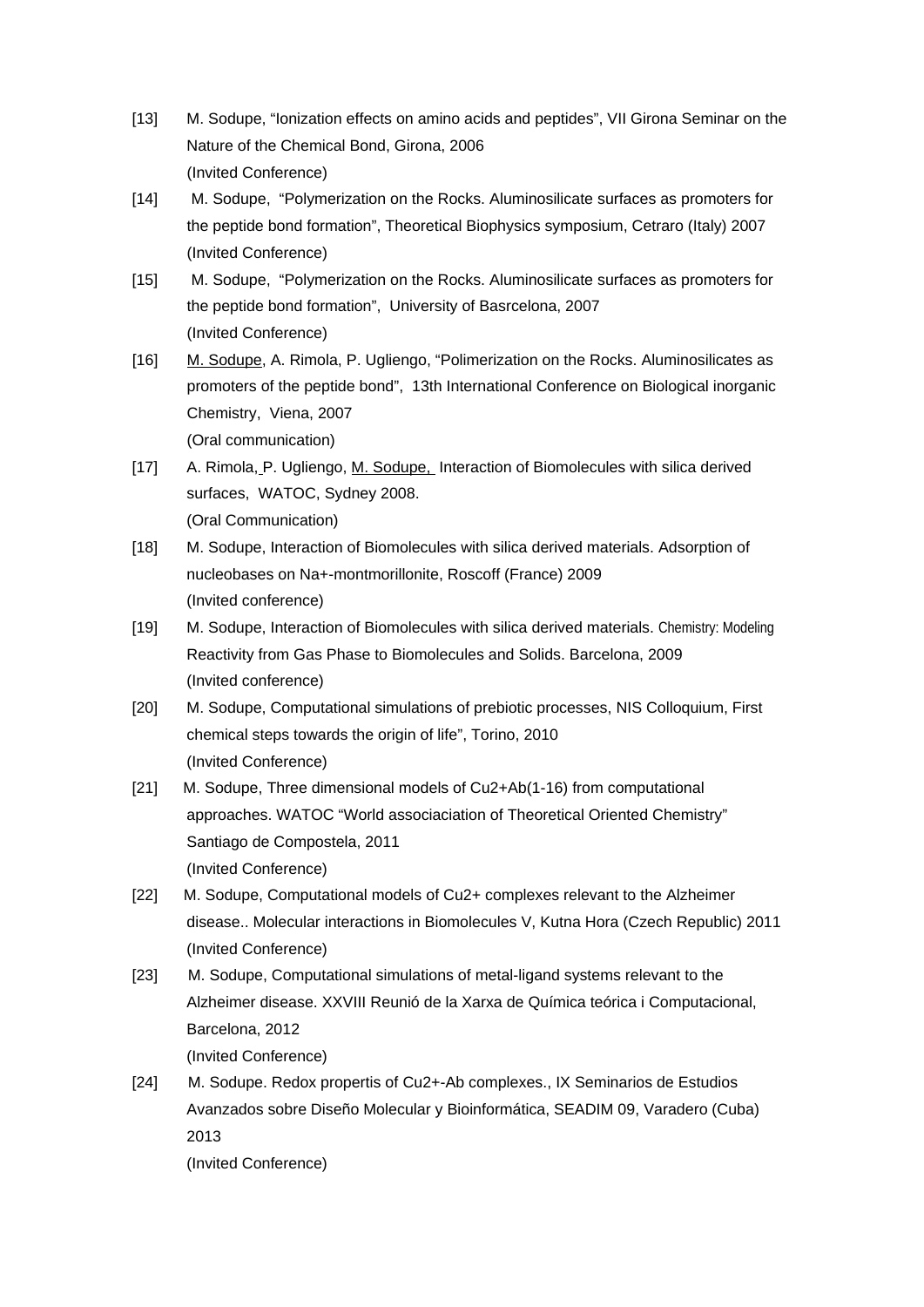### **Organization of scientific conferences and schools**

- [1] New Theoretical Concepts for Understanding Organic Reactions. NATO advanced study institute, Sant Feliu de Guixols (Girona), 1998, Member of the organizing committee
- [2] ESCR Electronic Structure and Chemical Reactivity, an International Symposium in honor of Prof. J. Bertran, Barcelona, 2001, Member the Organizing committee (Secretary)
- [3] Prebiotic Chemistry in 2<sup>nd</sup> Summer School of the Reference Network of Theoretical and Computational Chemistry, Barcelona, 2008, Director
- [4] XXVI Reunió de la Xarxa de Referencia de Química Teòrica i Computacional, Barcelona, 2010, Chair of the conference
- [5] WATOC satellite "Theoretical modeling of materials", Barcelona, 2011. Member of the organizing committee

#### **Ph. D. Supervised Thesis**

- [1] "Estudio teórico de la coordinación del  $NO<sub>2</sub>$  a metales en fase gas y en la zeolita Cu-ZSM5", Luís Rodríguez Santiago, Universidad Autònoma de Barcelona, 1998
- [2] "Modelling of adsorption and catalytic processes in H+ and Cu+ exchanged ZSM5 and CHA zeolites", Xavier Solans Monfort, Universidad Autónoma de Barcelona, 2003
- [3] "Proton transfer in DNA base pairs. Potential mutagenic processes", Marc Noguera Julian, Universidad Autónoma de Barcelona, 2006
- [4] "Structure and Reactivity of Hydrogen Bonded radical cations: Application to Amino Acids and Peptides", Adriá Gil Mestres, Universidad Autónoma de Barcelona, 2006.
- [5] Activation of amino acids and peptides by Cu+ and Cu2+ and aluminosilicates surfaces", Albert Rimola Gibert, Universidad Autónoma de Barcelona, 2007
- [6] Activació dels aminoàcids glicina i lisina i dels seus homopèptids per cations de cobalt. Estudis teòrics i d'espectrometria de masses, Erika Constantino Aguilella, Universidad Autónoma de Barcelona, 2008
- [7] Hidròlisi de l'enllaç N-glicosidic a la 2'deoxiguanosina. Estudis computacionals", Raquel Ríos Font, Universidad Autónoma de Barcelona, 2008.
- [8] Estudio Teórico de la Estructura Electrónica y Molecular de Complejos de Cu1+/2+ y Fe2+/3+ Relevantes en la Enfermedad de Alzheimer, Jorge Alí Torres, Autónoma de Barcelona, 2011
- [9] Theoretical study of the surface properties of crystalline and amorphous silica polymorphs Federico Musso, Autónoma de Barcelona 2011.